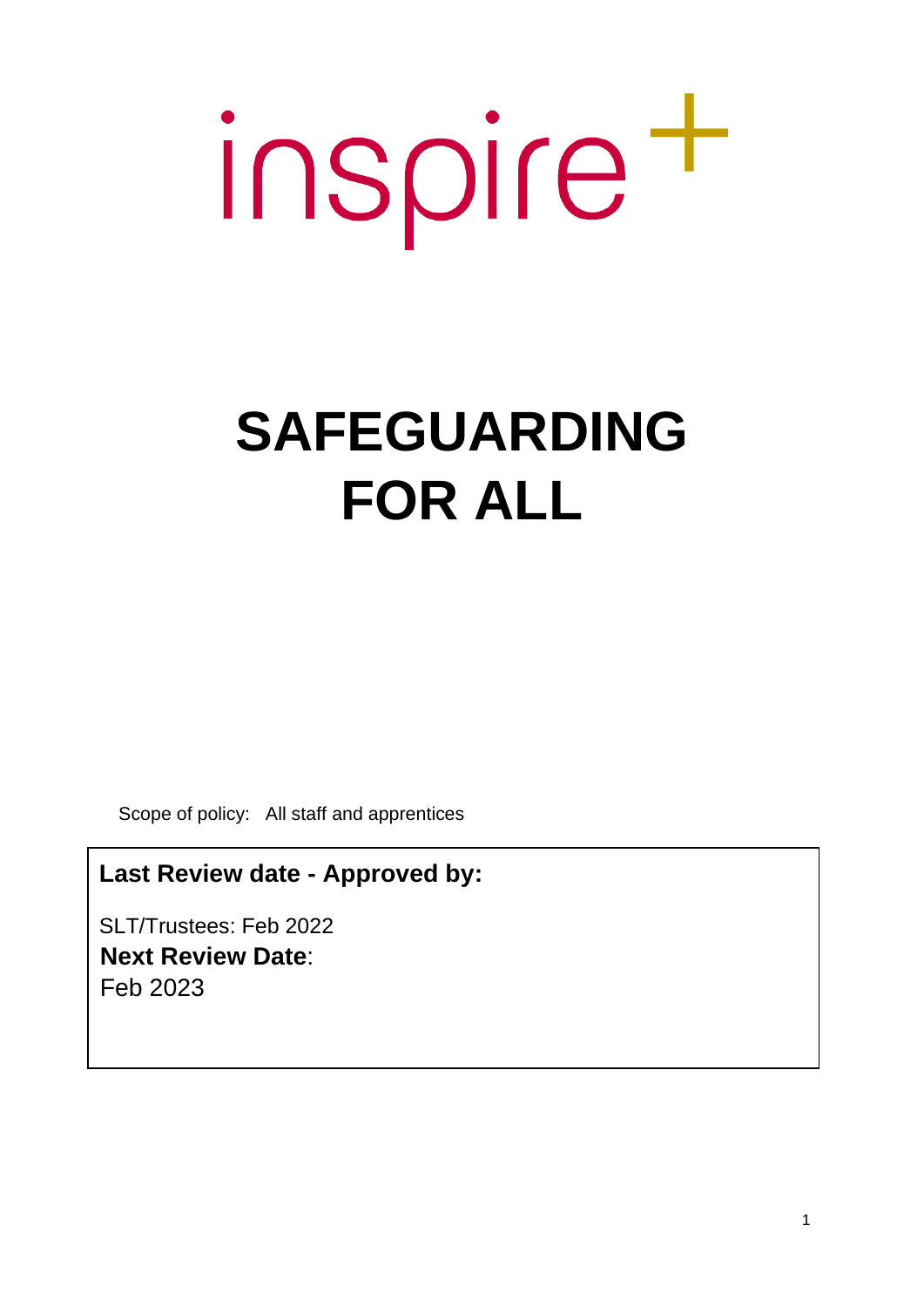# **Contents**

| 13. Preventing Unsuitable People from Working with Children and Young People  16          |  |
|-------------------------------------------------------------------------------------------|--|
|                                                                                           |  |
|                                                                                           |  |
|                                                                                           |  |
| 17. Creating and maintaining a culture of Safeguarding for All and Prevent at Inspire+ 19 |  |
|                                                                                           |  |
|                                                                                           |  |
|                                                                                           |  |
| Appendix 3 - Procedures for Handling and Responding to Disclosures and Allegations of     |  |
|                                                                                           |  |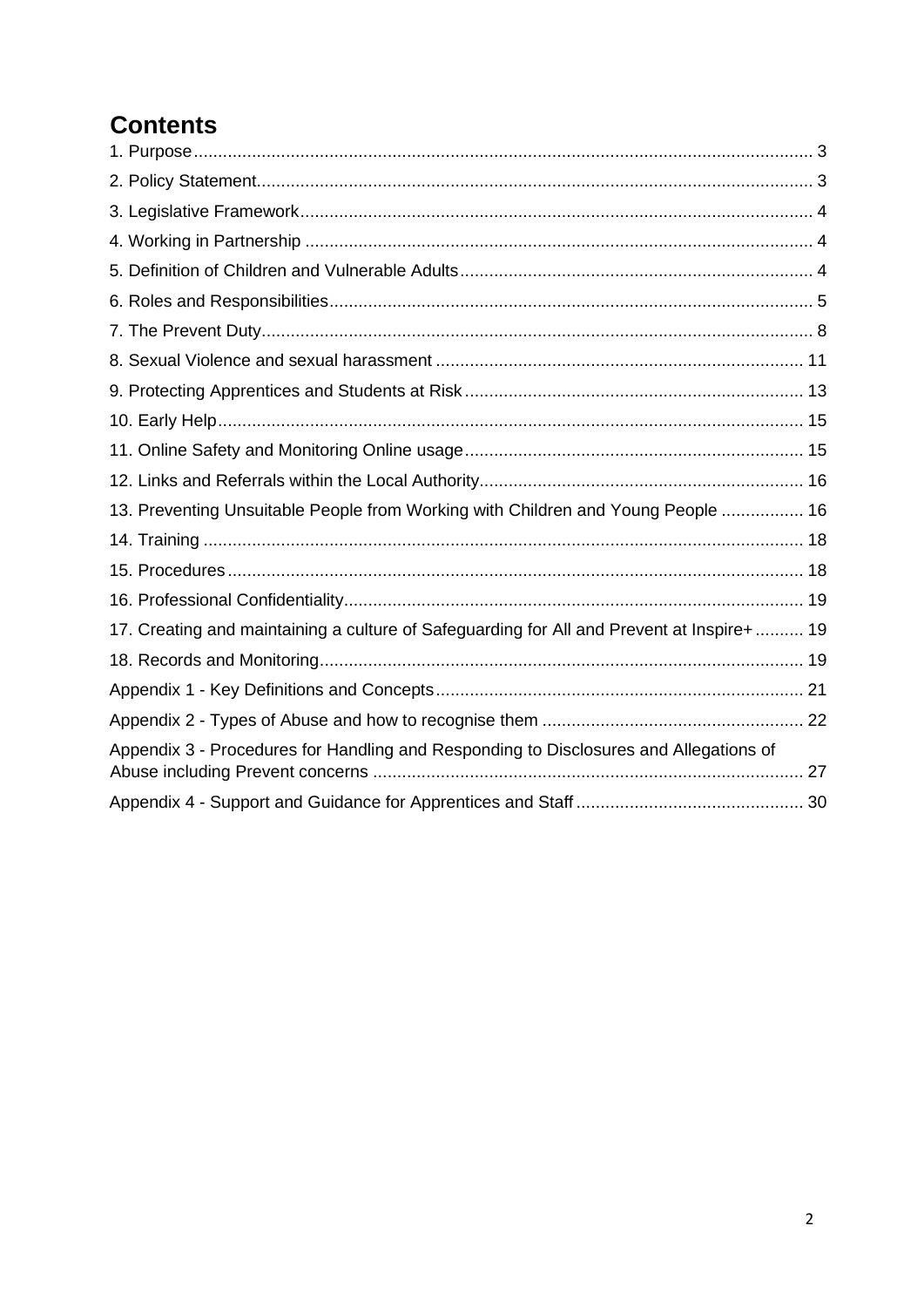# **Safeguarding for All**

# <span id="page-2-0"></span>**1. Purpose**

Inspire+ places the safety and wellbeing of apprentices and employees at the forefront of all its operations and acknowledges the range of activities that contribute to creating and maintaining an environment that promotes effective safeguarding practice.

The Safeguarding for All Policy provides for a coherent framework of practice to be in place and for all policies relating to this framework to address this priority. The Safeguarding for All Policy is reviewed annually and when/or changes in law, policy, guidance or best practice occur in order to ensure that it remains a key driver in the development of strategy on safeguarding.

# <span id="page-2-1"></span>**2. Policy Statement**

Inspire+ recognises its duties, statutory and otherwise understanding the Education Act 2002, Care Act 2014 and the Education and Training (Welfare of Children) Act 2021, to ensure that the charity functions with a view to safeguarding and promoting the welfare of children receiving education and training delivered by the charity.

The policy applies to all as Safeguarding is everyone's responsibility.

Inspire+ is committed to ensuring that it:

- Provides a safe environment for children, young people and apprentices to learn in.
- Identifies children, young people and apprentices who are suffering, or likely to suffer, significant harm, including radicalisation and extremism.
- Takes appropriate action to see that such children, young people and apprentices are kept safe, both at home and when receiving training from the charity.

In pursuit of these aims, trustees will approve and annually review policies and procedures with the aim of:

- Raising awareness of issues relating to the safeguarding, including radicalisation and extremism, of children, young people and apprentices and the promotion of a safe environment within the charity.
- Establishing a clear line of accountability for the provision of services.
- Work with partner colleges in identifying groups of more vulnerable children, young people and apprentices with the view to providing 'Early Help' in line with current legislation.
- Aiding the identification of children, young people and apprentices at risk of significant harm, and providing procedures for reporting concerns.
- Establishing procedures for reporting and dealing with allegations of abuse against members of staff.
- The safe recruitment /employment of staff and the safe use of contractors.
- Promoting a culture of listening to children, young people and apprentices to ensure best practice and keep their wishes at the centre of activities.
- Reviewing processes of sharing information with other professionals.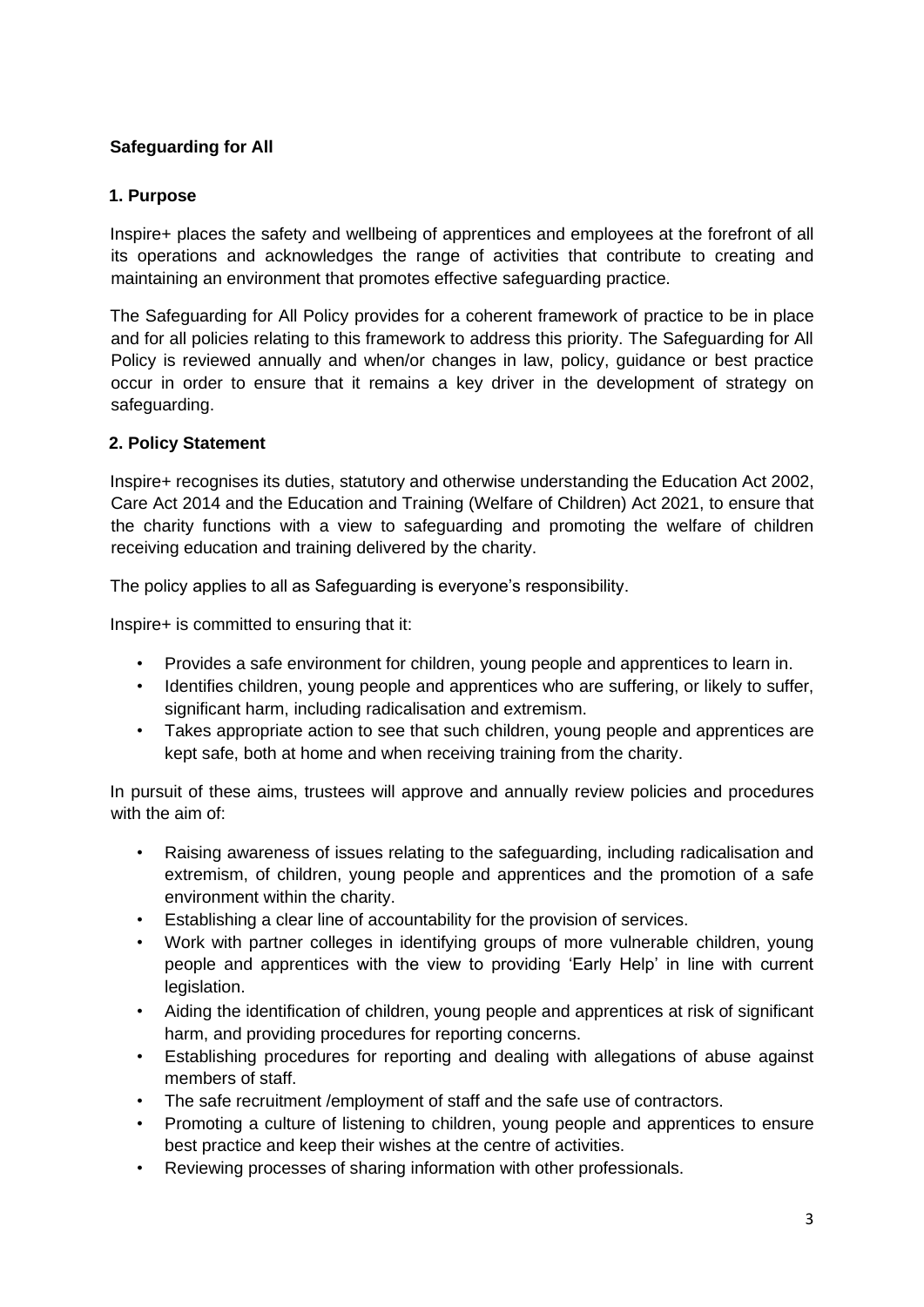In addition, a member of the Charity's Senior Leadership team will be nominated with special responsibility for Safeguarding and has undertaken appropriate training.

# <span id="page-3-0"></span>**3. Legislative Framework**

The Charity operates its Safeguarding for All Policy through its acknowledgement and acceptance of its responsibilities set out in the Children Act 1989, Children Act 2004 (S11), Education Act 2002 (S175) and other associated legislation. Furthermore, safeguarding and promoting the welfare of children and young people will be undertaken with due regard to:

Lincolnshire Children Safeguarding Board [www.lincolnshire.gov.uk/lscb](http://www.lincolnshire.gov.uk/lscb)

'Keeping Children Safe in Education' – January 2021 [https://assets.publishing.service.gov.uk/government/uploads/system/uploads/attachment\\_dat](https://assets.publishing.service.gov.uk/government/uploads/system/uploads/attachment_data/file/954314/Keeping_children_safe_in_education_2020_-_Update_-_January_2021.pdf) [a/file/954314/Keeping\\_children\\_safe\\_in\\_education\\_2020\\_-\\_Update\\_-\\_January\\_2021.pdf](https://assets.publishing.service.gov.uk/government/uploads/system/uploads/attachment_data/file/954314/Keeping_children_safe_in_education_2020_-_Update_-_January_2021.pdf)

'Working together to Safeguard children' – Sept 2018

[https://assets.publishing.service.gov.uk/government/uploads/system/uploads/attachment\\_dat](https://assets.publishing.service.gov.uk/government/uploads/system/uploads/attachment_data/file/942454/Working_together_to_safeguard_children_inter_agency_guidance.pdf) a/file/942454/Working together to safeguard children inter agency guidance.pdf

# <span id="page-3-1"></span>**4. Working in Partnership**

The Charity will assist the local authority to exercise its statutory functions. Where provision is provided by the charity to a partner organisation such as a school or college, the Charity will liaise with staff in the partner organisation to ensure that local procedures and protocols are adhered to.

In terms of partner agencies, awareness and appreciation of the role of others is essential for effective collaboration between practitioners and their organisations. Inter-agency and collaborative work is central to good practice in safeguarding.

The Charity will refer concerns that a child, young person and apprentice might be at risk of significant harm to C & YPS (Social Care) Services or the Police.

The Charity works in partnership with the Safeguarding Unit and will attend the local FE Colleges' Safeguarding Forum.

# <span id="page-3-2"></span>**5. Definition of Children and Vulnerable Adults**

Throughout this policy and associated procedures, reference is made to "apprentice" and/or "children and young people".This term is used to mean "those under the age of 18".

The Charity recognises that some adults are also vulnerable to abuse and accordingly, the procedures may be applied (with appropriate adaptations) to allegations of abuse and the protection of vulnerable adults.

A vulnerable adult definition used is: 'A person aged 18 or over who is or may be in need of community care services by reason of mental or other disability, age or illness and who is or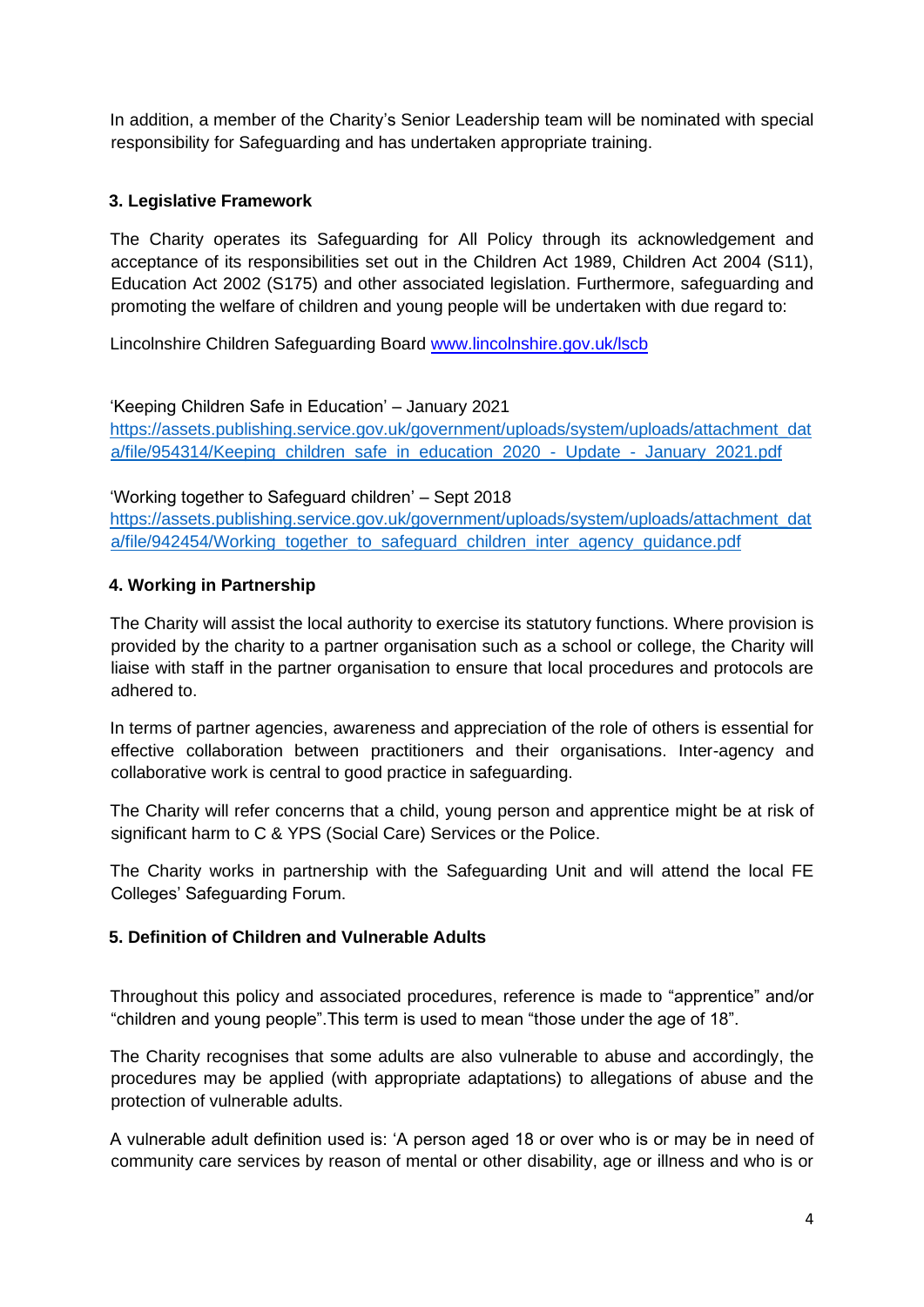may be unable to take care of him/herself, or unable to protect him/herself against significant harm or exploitation.'

Vulnerable Adult

- Receives personal care, or nursing, or support to live independently in their own home or in a care home.
- Receives any health or social services support
- Has substantial learning or physical disability
- Has a physical or mental illness, chronic or otherwise, including addiction to alcohol or drugs.
- Has a substantial reduction in physical or mental capacity due to advanced age or illness.

# <span id="page-4-0"></span>**6. Roles and Responsibilities**

All staff are required to read and understand Part 1 of the 'Keeping Children Safe in Education' statutory guidance for schools and colleges. In order to gain commitment towards the KCSiE and the Safeguarding For All Policy all staff will be required to sign a declaration form stating they have read and understood the guidance and policy annually. For new staff this will be undertaken as part of the induction process. Staff understanding of this will be discussed and assessed annually and integrated as part of the appraisal process.

All adults working with or on behalf of children, young people and apprentices or vulnerable adults have a responsibility to protect them. There are however, key people within the Charity and the Local Authority who have specific responsibilities under safeguarding procedures. Those internal persons named constitute the Charity's Safeguarding Team.

# **6.1 Key Contacts within the Charity**

# **Designated Safeguarding Lead**

Jon Clack – Senior Tutor and Strategic Lead for School Development Tel: 07805405571

Email: [jon.clack@inspireplus.org,uk](mailto:jon.clack@inspireplus.org,uk)

# **Deputy Designated Safeguarding Lead**

Steve Bull – Head of Education Tel: 07511842827 Email: [steve.bull@inspireplus.org.uk](mailto:steve.bull@inspireplus.org.uk)

The Designated Safeguarding Lead will undertake the minimum of two-yearly internal safeguarding training. This will include training and updating on key areas of concern as stated in 'Keeping Children Safe in Education 2016' statutory guidance for schools and colleges and will include:

- Peer-on-peer abuse.
- So-called honour-based violence.
- Understanding the additional safeguarding vulnerability of learners with SEN and disabilities and how these barriers can be overcome.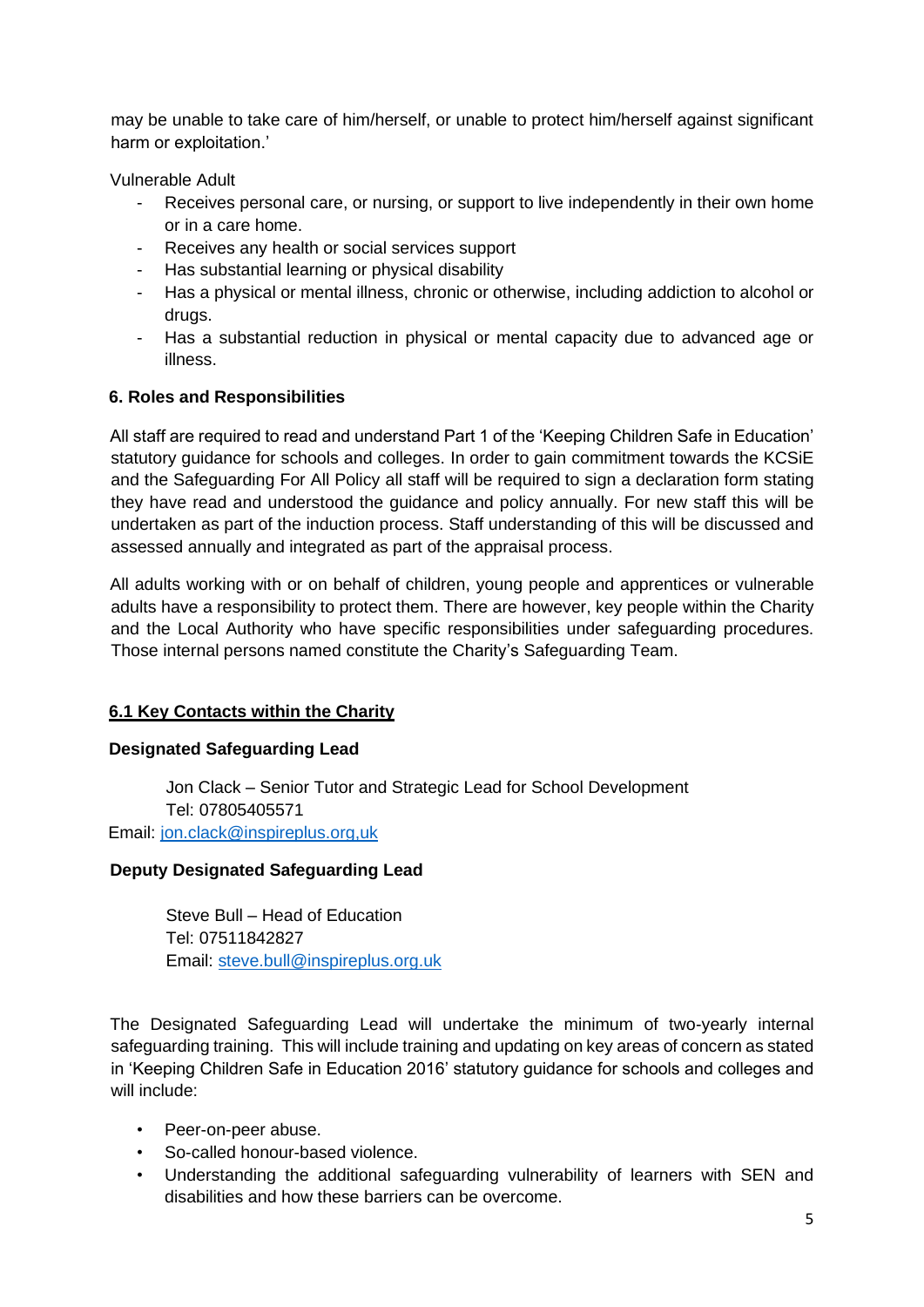# **6.2 To promote and show commitment towards the policy Inspire+ will:**

- Appoint a nominated Trustee whose role is to ensure that Inspire+ has an effective policy, locally agreed procedures are in place and that the policy and structures supporting safeguarding are reviewed annually
- Establish and maintain an environment where children, young people, apprentices and staff feel safe, including in a digital context and are encouraged to talk and are listened to
- Engage fully in the Early Help process to maximise the opportunity for timely intervention
- Ensure children, young people and apprentices know that there are members of staff whom they can approach if they are worried about a safeguarding issue and that their concerns will be taken seriously and acted upon as appropriate
- Include opportunities in the curriculum for apprentices to develop the skills they need to recognise abuse and stay safe
- Ensure a senior member of staff from the leadership team has the role of Designated Safeguarding Lead (DSL). The DSL will take lead responsibility for safeguarding and child protection. Whilst the activities of the DSL can be delegated to appropriately trained deputies, (Deputy Designated Safeguarding Lead, DDSL), the lead responsibility for child protection remains with the DSL. The role of DSL and DDSL is explicit in the role holder's job description with time and training to undertake their duties
- Ensure that the DSLs and all deputies (DDSLs) undertake the two-day training provided by the Education Safeguarding Team and that this is updated every two years. In addition, that knowledge and skills are refreshed at regular intervals throughout the year.

# **6.3 To promote and show commitment towards the policy the Designated Safeguarding Lead will:**

- Oversee the referral of cases of suspected abuse or allegations to Children and Young People's Services – Social Care and/or the Police.
- Provide advice and support to other staff on issues relating to child protection Maintaining a proper record of any child protection referral, complaint or concern (even where that concern does not lead to a referral).
- Ensure that parents of children, young people and apprentices within the Charity are aware of the Charity's Safeguarding policy.
- Liaise with the appropriate Children and Young People's Social Care services, the Lincolnshire Children's Safeguarding Board and other appropriate agencies.
- Sharing pertinent and appropriate information with partner agencies and organisations.
- Ensure that staff receive annual training in safeguarding and child protection issues and are aware of the Charity child protection procedures.
- Provide an annual report to trustees of the Charity setting out how the Charity has discharged its duties. They are responsible for reporting deficiencies in procedure or policy identified by the Safeguarding Board, its subgroups or others to the governing body at the earliest opportunity.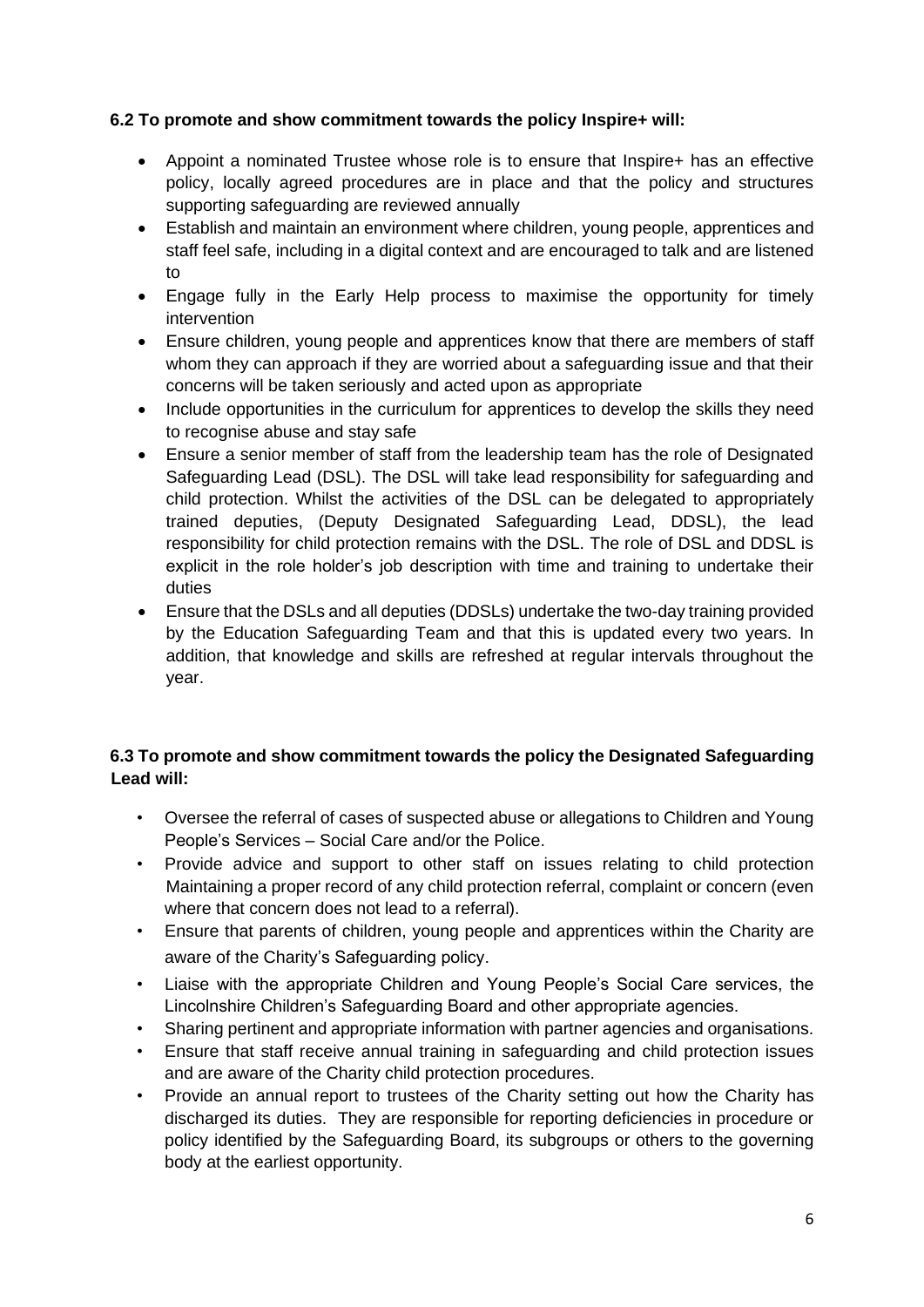- Have received training in child protection issues and inter-agency working, as required by the local Safeguarding Board, and will receive refresher training at least every 2 years.
- Ensure that the Charity has procedures and policies which are consistent with the local Safeguarding Board's procedures.
- Ensure that each year the governing body is informed of how the Charity and its staff have complied with the policy, including but not limited to a report on the training that staff have undertaken.
- Seek feedback from apprentices, making sure that they have a voice as to Charity safeguarding practice, policies and procedures.

# **6.4 To promote and show commitment towards the policy all staff will:**

- Know the name of the designated persons and her/his role
- Know that they have an individual responsibility for referring safeguarding concerns to a designated member of the Safeguarding Team and understand the procedure.
- Follow the flowchart (appendix 3) for dealing with concerns, suspicions or disclosures of harm, abuse, risk of radicalisation, peer on peer abuse or any other safeguarding concern
- Know where the Safeguarding Policy is located
- Actively involve themselves within regular safeguarding discussions, forums, meetings ensuring a good understanding of current safeguarding issues and procedures.
- Read and understand the 'Safeguarding for All Policy and Part 1 of the 'Keeping Children Safe in Education' 2020 statutory guidance for schools and colleges.
- Attend training from the point of their induction and undertake annual refreshers, so they know:
	- Their personal responsibility
	- The need to be vigilant in identifying cases of abuse
	- How to support and to respond to a child, young person or vulnerable adult who tells of abuse

# **6.5 To promote and show commitment towards the policy trustees will:**

- Designate a Trustee for child protection and safeguarding who will oversee the Inspire+ policy and practice and champion safeguarding issues
- Appoint an appropriate senior member of staff from the leadership team to the role of Designated Safeguarding Lead
- Review safeguarding policies and procedures annually
- Liaise closely with the Designated Safeguarding Lead to monitor procedures and practice, and ensure compliance with Lincolnshire, Cambridgeshire and Peterborough Safeguarding Partnership Boards (Children and Adults) 'InterAgency Procedures'
- Ensure a robust policy is in place around safer recruitment and audit the Single Central Record Inspire+ Safeguarding for All Policy
- Ensure safe and timely management of concerns and allegations
- Ensure deficiencies or weaknesses in safeguarding arrangements are remedied without delay
- Understand that information on individual child protection cases or situations is confidential and will not be discussed.
- Keep up to date with Prevent and Safeguarding training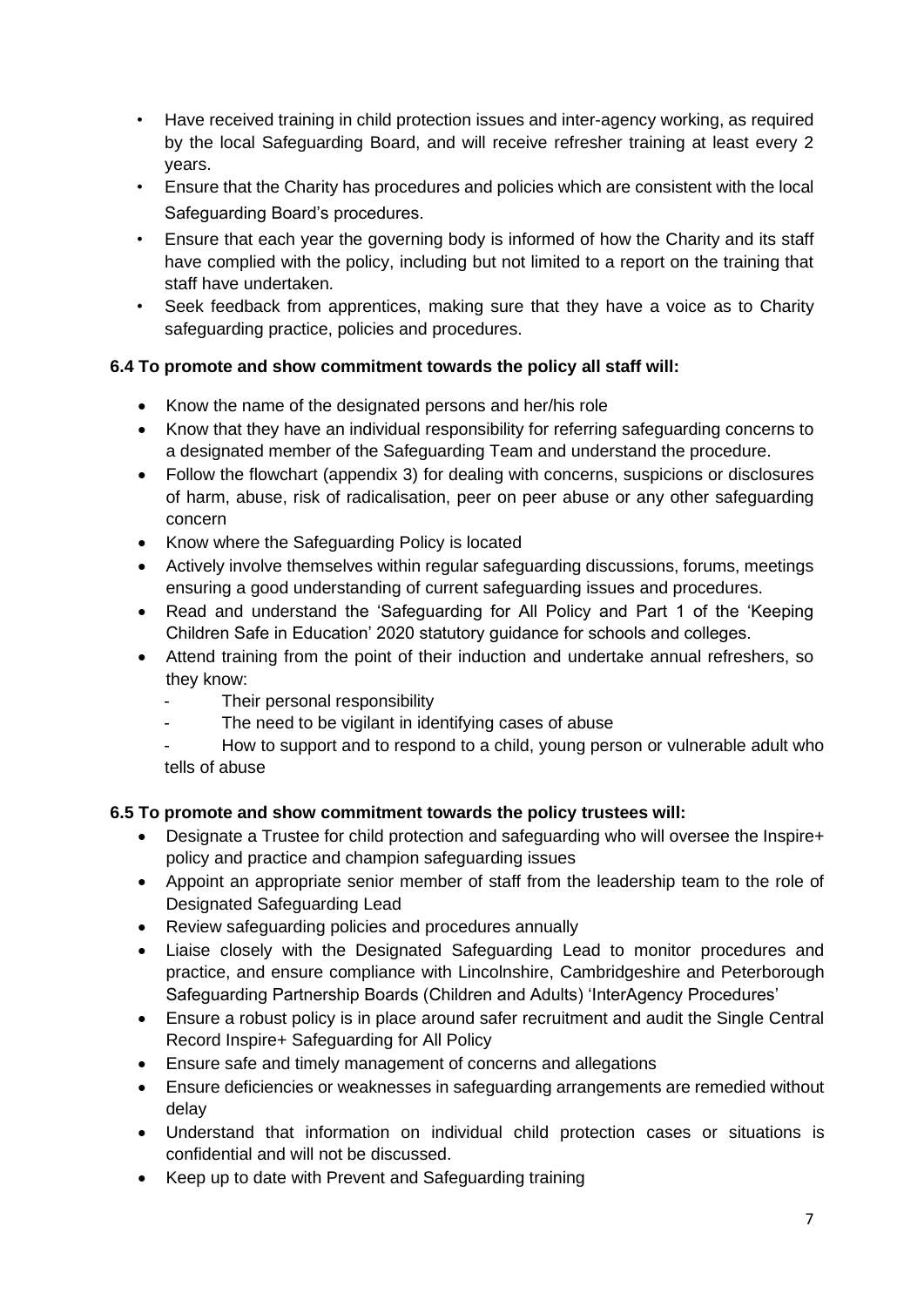• Will receive termly and annual Safeguarding Reports In addition, staff will receive regular updates on local and national themes

# <span id="page-7-0"></span>**7. The Prevent Duty**

Inspire+ recognises it has a legal responsibility to fulfil the Prevent duty statement. The Prevent duty statement is to have due regard to the need to prevent people from being drawn into terrorism.

Prevent is one of the four elements of CONTEST, the Government's counter-terrorism strategy. It aims to stop people becoming terrorists or supporting terrorism. The PREVENT strategy:

- responds to the ideological challenge we face from terrorism and aspects of extremism, and the threat we face from those who promote these views.
- provides practical help to prevent people from being drawn into terrorism and ensue they are given appropriate advice and support.
- works with a wide range of sectors (including education, criminal justice, faith, charities, online and health) where there are risks of radicalisation that need to be dealt with.

The strategy covers all forms of terrorism, including far right extremism and some aspects of non-violent extremism.

The Home Office works with local authorities, a wide range of government departments and community organisations to deliver the Prevent strategy. The police also play a significant role in Prevent, in much the same way as they do when taking a preventative approach to other crimes.

The Home Offices uses a range of measures to challenge extremism in the UK, including:

- where necessary, preventing apologists for terrorism and extremism from travelling to this country.
- giving guidance to local authorities and institutions to understand the threat from extremism and the statutory powers available to them to challenge extremist speakers.
- funding a specialist police unit which works to remove online content that breaches terrorist legislation.
- supporting community-based campaigns and activity which can effectively rebut terrorist and extremist propaganda and offer alternative views to our most vulnerable target audiences - in this context they work with a range of civil society organisations.
- supporting people who are at risk of being drawn into terrorist activity through the Channel process, which involves several agencies working together to give individuals access to services such as health and education, specialist mentoring and diversionary activities.

# **7.1 CHANNEL**

This is the referral process and forms a key part of the Prevent Duty. The referral process is a multi-agency approach to identify and provide support to individuals who are at risk of being drawn into terrorism.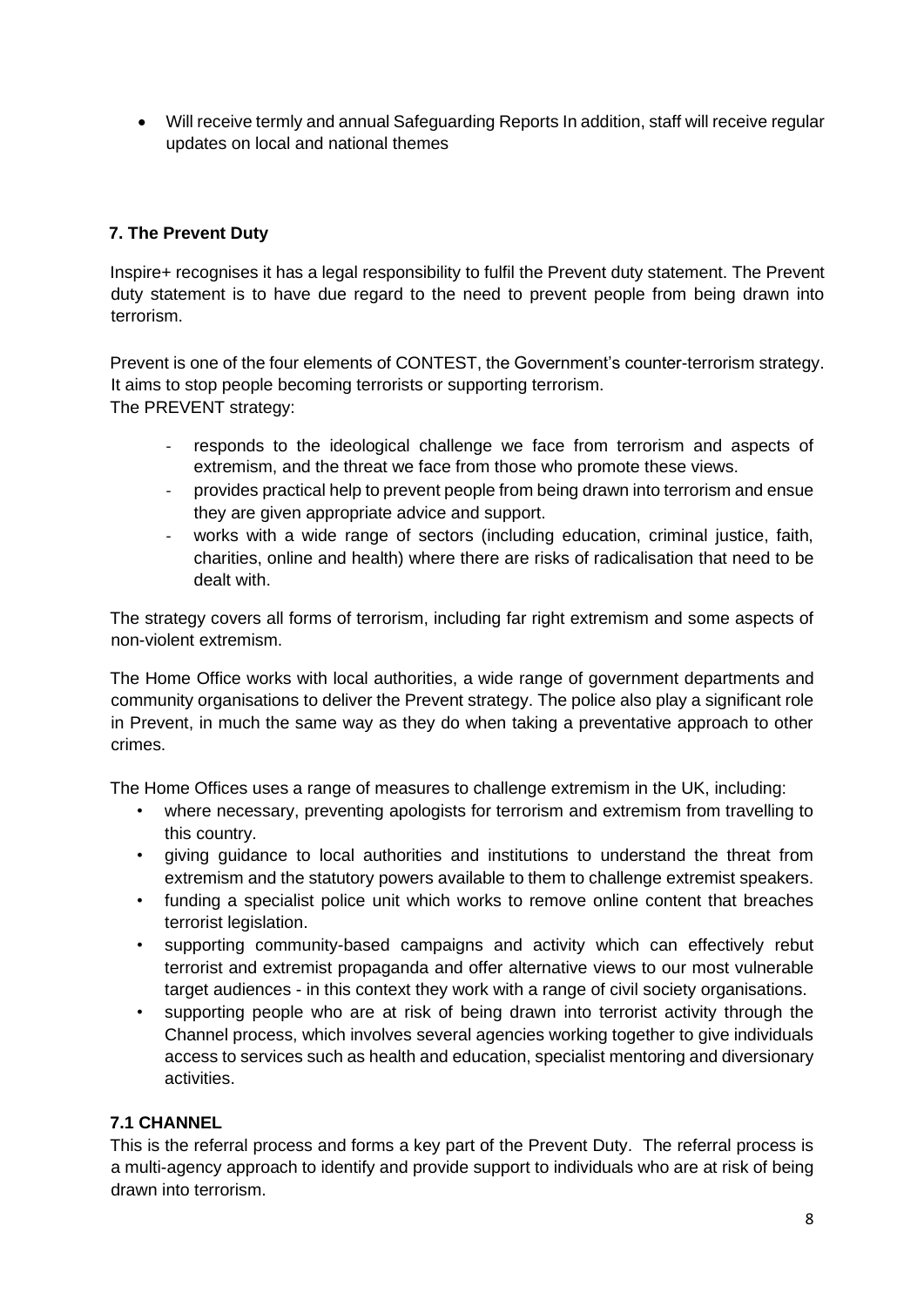# Channel Contact Details

Lincolnshire – [prevent@lincs.pnn.police.uk](mailto:prevent@lincs.pnn.police.uk) / channel.lincs.pnn.police.uk Cambridgeshire Prevent@cambs.pnn.police.uk

# The Counter Terrorism & Security Act (2015):

- This Act places a duty on specified authorities, including Further and Higher Education, to have due regard to the need to prevent people from being drawn into terrorism (the Prevent Duty).
- The Charity is committed to supporting vulnerable students through its safeguarding policies and procedures and recognises that this can support the Charity's contribution to the Prevent duty.
- The Charity has engaged positively with, and will continue to promote the value of, the Workshop to Raise Awareness of Prevent (WRAP) to ensure all staff have the skills and knowledge to refer any concerns appropriately. Referral for any issue concerning potential radicalisation to extremism should be managed as any other safeguarding referral.

# **7.2 Radicalisation**

Radicalisation is defined as the process by which people come to support terrorism and extremism and is some cases to then participate in terrorist groups.

# **7.3 Extremism**

Extremism is defined by the Crown Prosecution System (CPS) as: "The demonstration of unacceptable behaviour by using any mean or medium to express views, which:

- Encourage, justify or glorify terrorist violence in furtherance of particular beliefs;
- Seek to provoke others to terrorist acts;
- Encourage other serious criminal activity or seek to provoke others to serious criminal acts;
- Foster hatred which might lead to inter-community violence in the UK"

# **7.4 Practice which Contributes to Prevent and Protects Apprentices and Employees from Radicalising Influences**

- Inspire+ Safeguarding Policy For All features reference to the Prevent agenda to ensure it is within the protective work we do to safeguard our apprentices, employees visitors.
- Training sessions on specific and wider Prevent Agenda issues maximise the opportunities for expert input to develop staff awareness
- Our work to promote Equality and Diversity within Inspire+ through the enrichment activities incorporate British Values, contribute to good community relations and reduces the risk of radicalisation
- All staff are DBS checked and details held on a central record, with all recruitment processes in line with "Safer Recruitment" guidance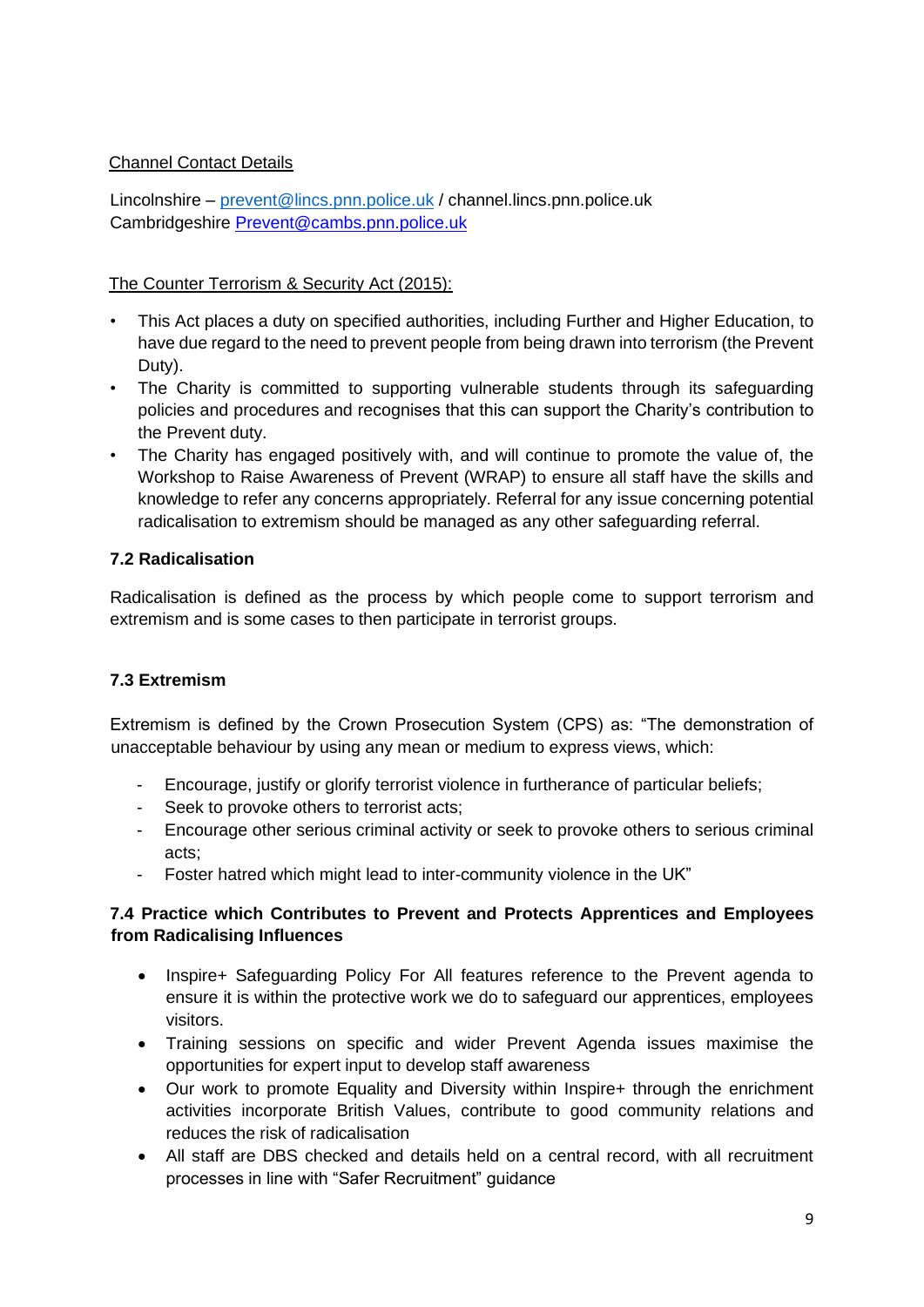• We have appointed a Designated Safeguarding Lead and risk assessments are in place and checked annually

# **7.5 Ensuring Apprentices and Employees are resilient to Extreme Narratives**

- Inspire+ works with employers to ensure learners are not exposed to risks associated with extreme narratives and have an awareness of Prevent and British Values.
- Staff must have an open culture which allows freedom of speech and exploration of issues that affect learners locally, nationally & internationally. The team are expected to understand & embed British Values into the apprenticeship delivery to ensure apprentices are aware of them, can evidence, exemplify and understand.
- Apprentices through training provided will be required to understand how to keep themselves protected from risks associated with radicalisation, extremism, forms of abuse, grooming, bullying & staying safe online.

# **7.6 Identifying changes in Apprentice and Employees behaviour / Early Warning Signs**

When an employee, young person or apprentice is being drawn into or attracted by an extremist ideology, it is likely that this will manifest itself in some way, i.e. there will be certain behaviours or changes in a person that are visible.

Employees are more likely to spot these behavioural differences because they have regular and continued contact with children, young people or apprentice.

The following 'early warning signs' for employees and apprentices and have all been identified from Prevent referrals over the last few years:

- Accessing extremist material online, including through networking sites (e.g. Facebook, YouTube)
- Graffiti symbols, writing or artwork promoting extremist messages or images
- Changes in behaviour and/or friendships
- Wearing clothing and/or logos that are indicative of an extremist group
- Voicing opinions drawn from extremist ideology or narrative
- Use of extremist or hate terms to exclude others or incite violence

If concerns have been raised about a child young person or apprentice the staff member will contact Designated Safeguarding Lead. They will make an assessment based on the information available. In extreme cases the case will be submitted to CHANNEL, a multi-agency support mechanism that can assess more serious concerns and work with the child and their family to reduce any risks of harm.

# **7.7 Procedures for referrals**

It is important for staff members to be constantly vigilant and remain fully informed about the issues which affect the region in which we teach or coach. Staff are reminded to suspend any professional disbelief that instances of radicalisation 'could not happen here' and to refer all concerns immediately to the Designated Safeguarding Lead. For specific procedures for referrals please follow referral flowchart (see appendix 3.)

# **7.8 Prevent Risk Assessment**

Along with recommendations from Channel, Inspire+ risk assesses Prevent to address each component of risk and how to mitigate. This document can be found in the Policy Folder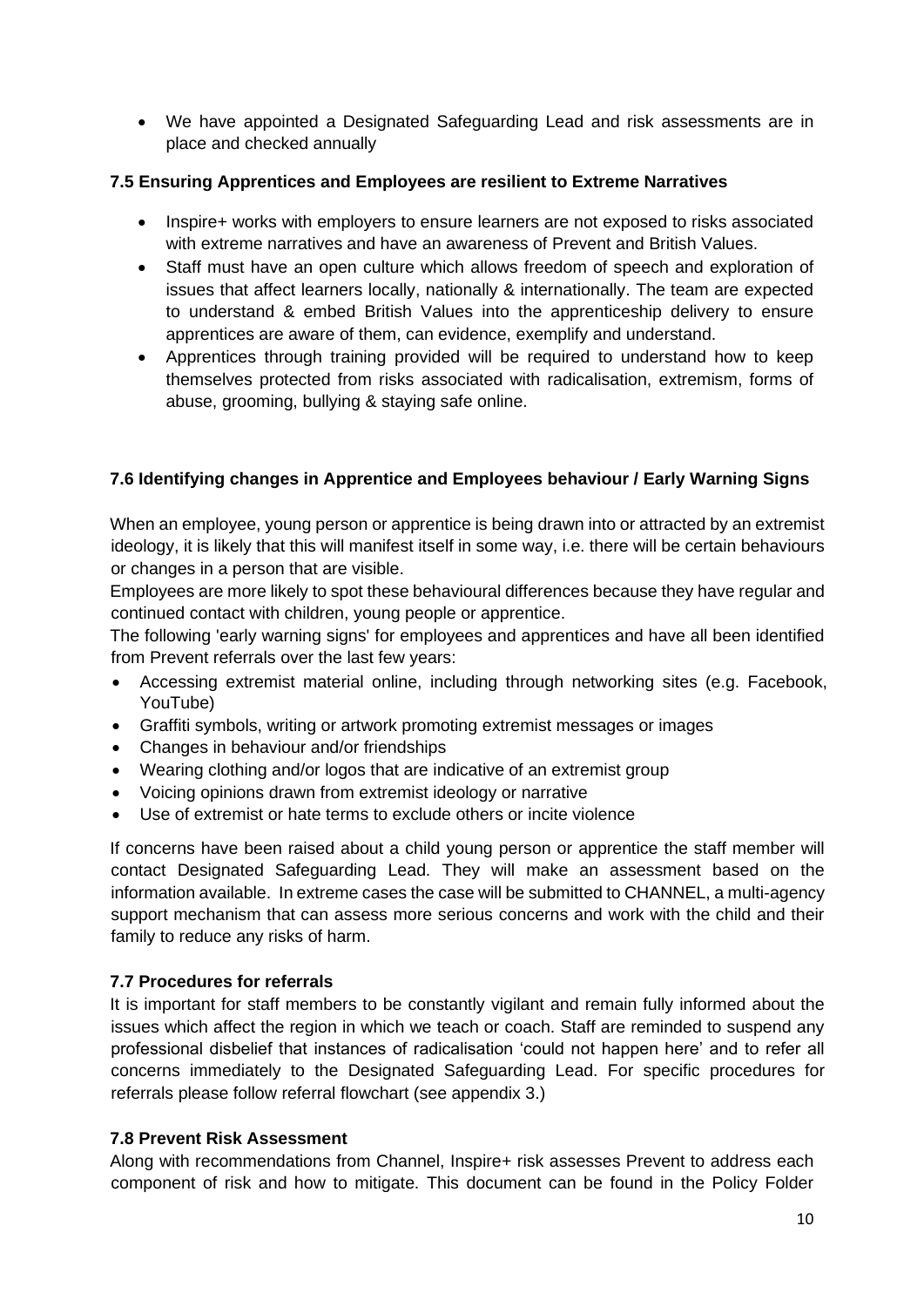located on the Core Team-Office Documents-Policy. This documents is reviewed three times per year and links to the safeguarding development plan.

# **7.9 Related Policies and Procedures**

Key charity policies that contribute to the overarching Safeguarding for All Policy are listed below. Each of these policies addresses the charity strategy and operations relating to key charity activities and safeguarding provision is made within all activities.

*Health and Safety Policy Recruitment and Selection Policy Teaching and Learning Policy Risk Assessment Policy Anti-Bullying Policy Single Equality Scheme Acceptable IT Use Policy Fitness to Study Policy* 

# <span id="page-10-0"></span>**8. Sexual Violence and sexual harassment**

Sexual violence and sexual harassment can occur between two children of any age and sex from primary to secondary stage and into colleges. It can also occur online. It can also occur through a group of children sexually assaulting or sexually harassing a single child or group of children.

Children who are victims of sexual violence and sexual harassment will likely find the experience stressful and distressing. This will, in all likelihood, adversely affect their educational attainment and will be exacerbated if the alleged perpetrator(s) attends the same school or college. Sexual violence and sexual harassment exist on a continuum and may overlap, they can occur online and face to face (both physically and verbally) and are never acceptable.

It is essential that **all** victims are reassured that they are being taken seriously and that they will be supported and kept safe. A victim should never be given the impression that they are creating a problem by reporting sexual violence or sexual harassment. Nor should a victim ever be made to feel ashamed for making a report.

Staff should be aware that some groups are potentially more at risk. Evidence shows girls, children with special educational needs and disabilities (SEND) and LGBT children are at greater risk.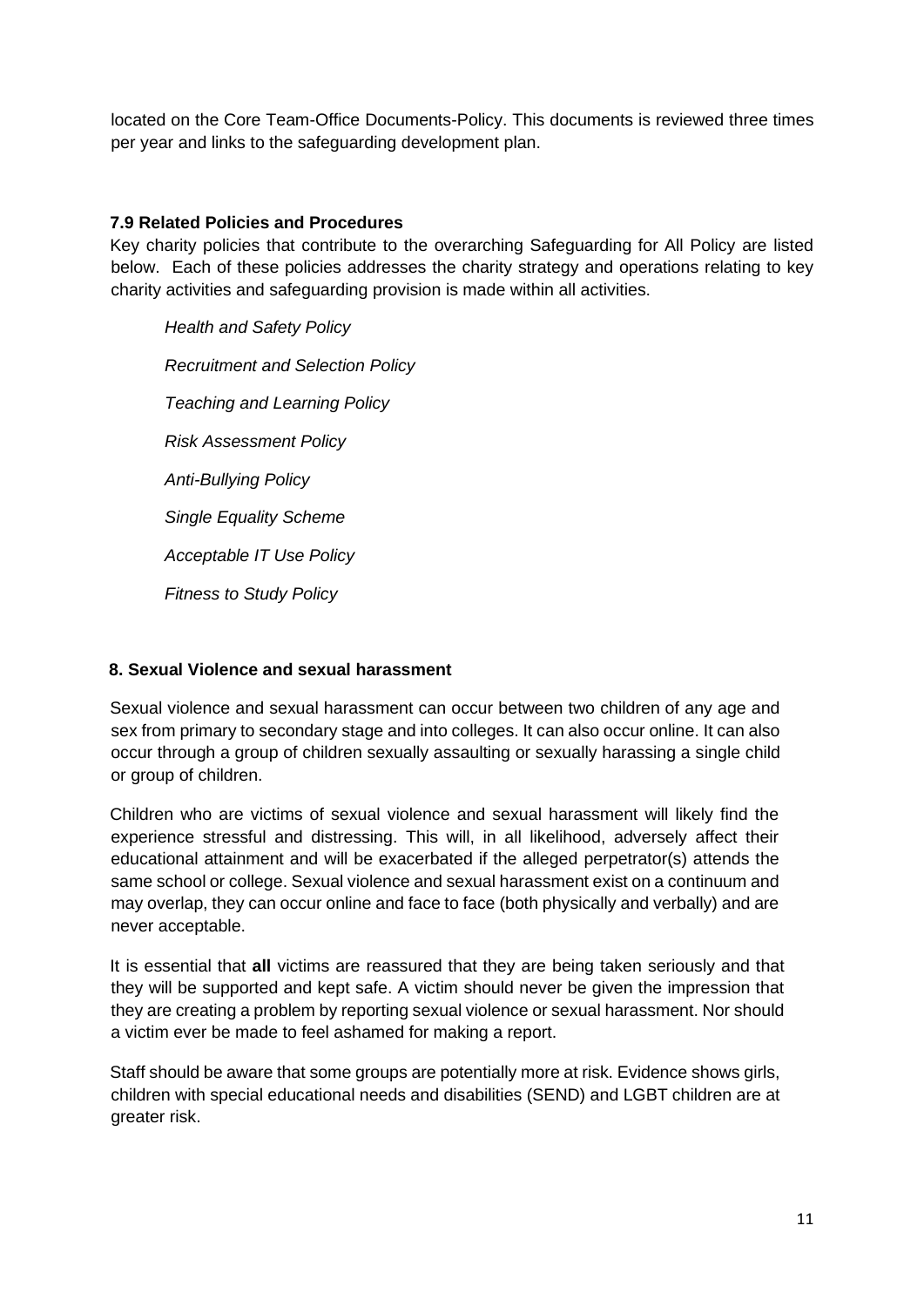# **8.1 Inspire+ staff should be aware of the importance of:**

- challenging inappropriate behaviours;
- making clear that sexual violence and sexual harassment is not acceptable, will never be tolerated and is not an inevitable part of growing up;
- not tolerating or dismissing sexual violence or sexual harassment as "banter", "part of growing up", "just having a laugh" or "boys being boys"; and,

challenging physical behaviours (potentially criminal in nature), such as grabbing bottoms, breasts and genitalia, pulling down trousers, flicking bras and lifting up skirts. Dismissing or tolerating such behaviours risks normalising them.

#### **8.2 Sexual harassment**

When referring to sexual harassment we mean 'unwanted conduct of a sexual nature' that can occur online and offline and both inside and outside of school/college. When we reference sexual harassment, we do so in the context of child on child sexual harassment. Sexual harassment is likely to: violate a child's dignity, and/or make them feel intimidated, degraded or humiliated and/or create a hostile, offensive or sexualised environment.

Whilst not intended to be an exhaustive list, sexual harassment can include:

• sexual comments, such as: telling sexual stories, making lewd comments, making sexual remarks about clothes and appearance and calling someone sexualised names;

sexual "jokes" or taunting

#### **8.3 Upskirting**

The Voyeurism (Offences) Act 2019, which is commonly known as the Upskirting Act, came into force on 12 April 2019. 'Upskirting' is where someone takes a picture under a persons clothing (not necessarily a skirt) without their permission and or knowledge, with the intention of viewing their genitals or buttocks (with or without underwear) to obtain sexual gratification, or cause the victim humiliation, distress or alarm. It is a criminal offence. Anyone of any sex, can be a victim.

#### **8.4 The response to a report of sexual violence or sexual harassment**

The initial response to a report from an apprentice is incredibly important. Inspire+ understands that not recognising, acknowledging or understanding the scale of harassment and abuse and/or downplaying of some behaviours can actually lead to a culture of unacceptable behaviour. It is essential that all victims are reassured that they are being taken seriously and that they will be supported and kept safe. A victim should never be given the impression that they are creating a problem by reporting sexual violence or sexual harassment. Nor should a victim ever be made to feel ashamed for making a report.

If staff have a concern about an apprentice or an apprentice makes a report to them, they should follow the referral process as set out in Appendix 3. As is always the case, if staff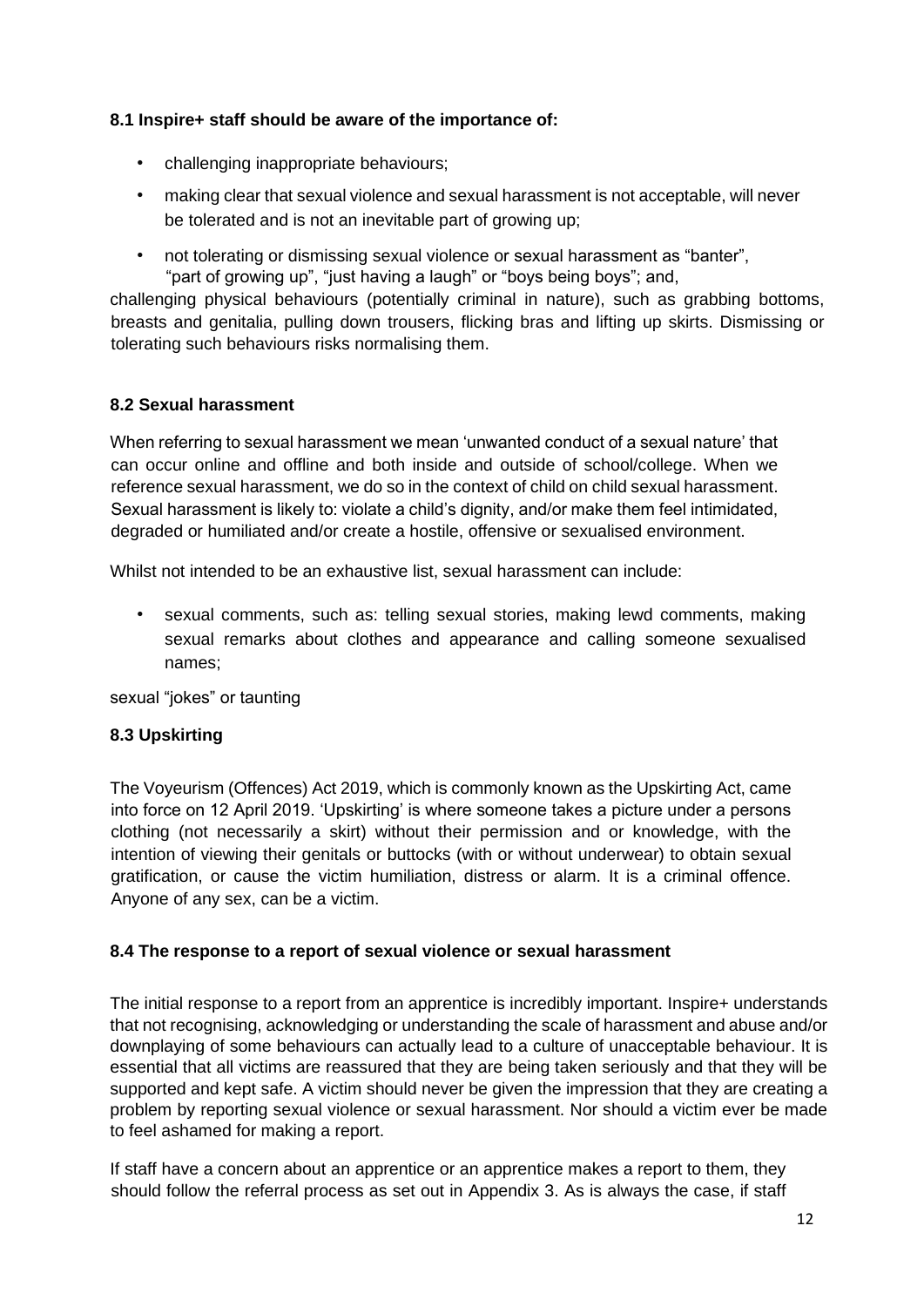are in any doubt as to what to do they should speak to the designated safeguarding lead (or deputy).

# <span id="page-12-0"></span>**9. Protecting Apprentices and Students at Risk**

The Charity recognises that children, young people or apprentices who have been abused or witness to abuse can find it difficult to develop a sense of self-worth or view the world as a positive place. The charity may be the only stable, secure and predictable element of an 'at risk' learner's life. However, it is important to note that the behaviour of a child, young person or apprentice at risk may present as challenging, defiant or withdrawn.

Inspire+ recognises that all children, young people and apprentices can be at risk of harm and that mental health problems can, in some cases, be an indicator that a child has suffered or is at risk of suffering abuse, neglect or exploitation. In addition, certain groups of learners have the potential to be more vulnerable and at risk. These are:

- Children requiring mental health support
- Care Leavers
- Looked after children and previously Looked After Children
- Children and adults with Special Educational Needs and or Disabilities

Children, young people and apprentices with Special Educational Needs and/or Disabilities Evidence suggests that those with Special Education Needs and/or Disabilities (SEND) are more likely to suffer neglect or be abused. Inspire+ safeguards all children, young people and apprentices but it particularly aware of the need to protect and safeguard this vulnerable group. Children, young people and apprentices with SEND are identified and recorded on application and stored within its MIS systems. Personal files are read by all staff who work with the child, young person or apprentice. Educational, Health and Care Plan (EHCP) outcomes are also recorded and regularly reviewed with the learner's parent/guardian/carer and Local Authority.

Children, young people and apprentices with SEND can face specific challenges which staff should be aware of:

- Higher risk of being left out
- Disproportionate impact of bullying
- Difficulties with communication which can make disclosures and investigations difficult
- Awareness that behaviour, mood and injury may relate to abuse and not just their SEND

The Inspire+ aims to identify apprentices at risk through a variety of methods:

- Application and enrolment screening
- School liaison and references
- EHCP consultations and review process
- Induction process
- Additional Learning Support team screening
- Disciplinary referrals
- Academic and support staff reporting and monitoring
- Welfare and mentoring staff reporting and monitoring
- Self-referral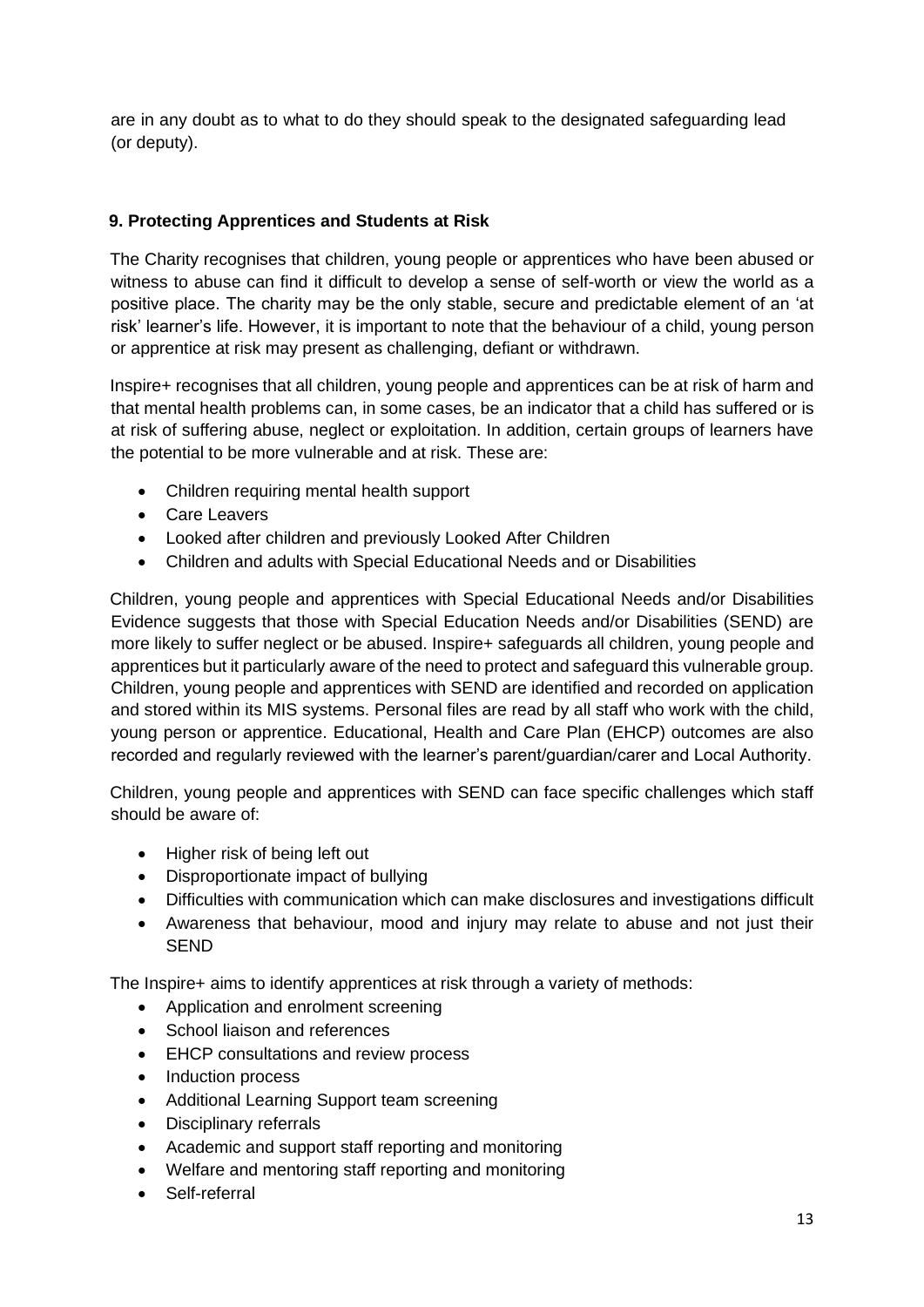Inspire+ aims to protect and support apprentices by:

- Forging excellent working partnerships with employers, other education providers and agencies which, in turn, can help to inform as to an apprentices specific issues and needs.
- A curriculum which encourages confidence, self-esteem and self-motivation
- A whole organisation 'culture of safety' which promotes a positive, supportive and secure environment which provides all with a sense of being respected and valued
- Consistent implementation of learner codes of conduct and behavioural policies which ensure that apprentices know that some behaviour is unacceptable
- Continuing support and activities of additional learning, student liaison and welfare and guidance teams within the Charity and partner colleges such as IEG support and welfare team.
- Strong links with external partners as well as local and national agencies to ensure a multi-disciplinary approach to support for apprentices
- Development of a responsive and knowledgeable staff group, trained to respond appropriately in safeguarding situations
- Effective absence reporting, which can be an early indicator of concern
- Apprentices being encouraged to state how 'safe' they feel via learner voice opportunities and pastoral tutorials which also encourages apprentices to adopt safe and responsible practices
- Fortnightly meetings held where key members of staff discuss apprentice concerns and progress, collaboratively coordinate action and support for priority cases
- Collecting two emergency contact details at the point of enrolment

In order to protect apprentices, children and young people educating against common dangers and risks is important. The following Safeguarding themes are covered within the structured tutorial programme delivered by Tutors. Topics include:

- Sexual health and relationships
- Prevent
- Mental health and resilience
- Drugs and legal highs
- Pornography awareness
- Drugs and alcohol
- Anti-bullying
- Healthy eating
- Keeping safe online.

Inspire+ also works closely with its partner college IEG and engages in Cross-college events are also organised to support the development of children, young people and apprentices awareness of these issues and how to keep themselves safe.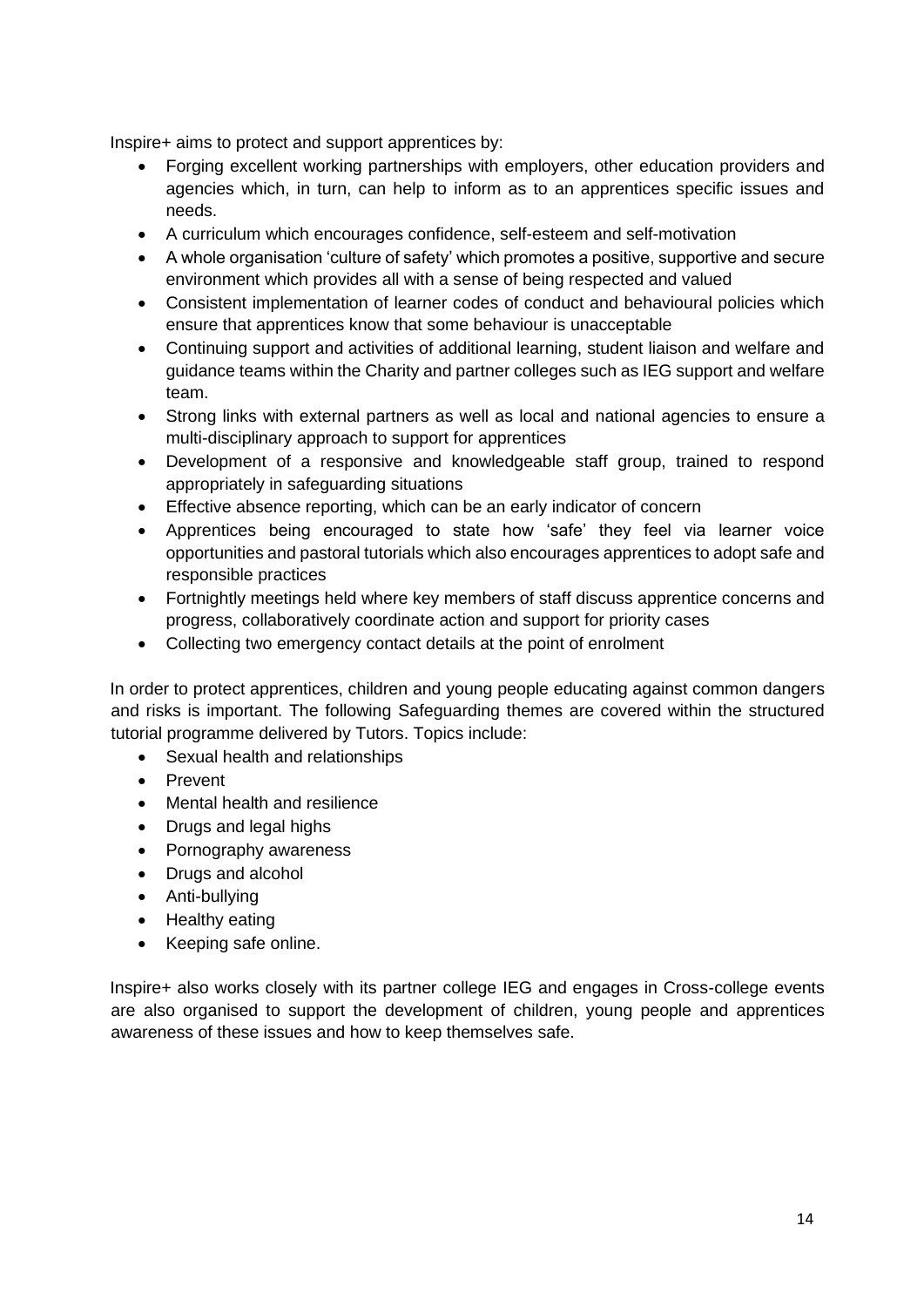# <span id="page-14-0"></span>**10. Early Help**

The Charity adopts and works with its partner college model of 'Team Around the Student' (TAS), which is in line with the multi-disciplinary approach of 'Team Around the Child'. This approach supports students who are at risk.

#### <span id="page-14-1"></span>**11. Online Safety and Monitoring Online usage**

The Charity recognises that ensuring apprentices are safe online is a key safeguarding responsibility. As a result, the Charity uses its partner College, Inspire Education Group-Safe platform, a web filtering and key stroke filtering piece of software. The suppliers Smoothwall monitor all activity and report concerns into the College's Safeguarding Team daily who will then in turn pass this onto the Charity's Designated Safeguarding Lead. This is an enhanced tool and will assist us in monitoring online and key stroke activity. Online safety is also covered as part of Tutorials on Study Programmes.

It is important that all staff who interact with children, young people and apprentices including working online, continue to look out for signs a child, young person or apprentice may be at risk. Any such concerns should be dealt with in accordance with Inspire+ Safeguarding for All Policy and where appropriate, the Safeguarding Team should be notified and made aware of any concerns.

The use of technology has become a significant component of many safeguarding issues. Child sexual exploitation; radicalisation; sexual predation: technology often provides the platform that facilitates harm.

The breadth of issues classified within online safety is considerable, but can be categorised into three areas of risk:

- **Content:** being exposed to illegal, inappropriate or harmful material; for example pornography, fake news, racist or radical and extremist views.
- **Contact:** being subjected to harmful online interaction with other users; for example commercial advertising as well as adults posing as children or young adults.
- **Conduct**: personal online behaviour that increases the likelihood of, or causes, harm; for example making, sending and receiving explicit images, or online bullying.

Guidance is available to staff around safe teaching and learning when working remotely. Inspire+ has a separate online safety and acceptable use policies for staff and learners which should be considered in line with this policy. Filters and monitoring are in place to limit access to inappropriate sites.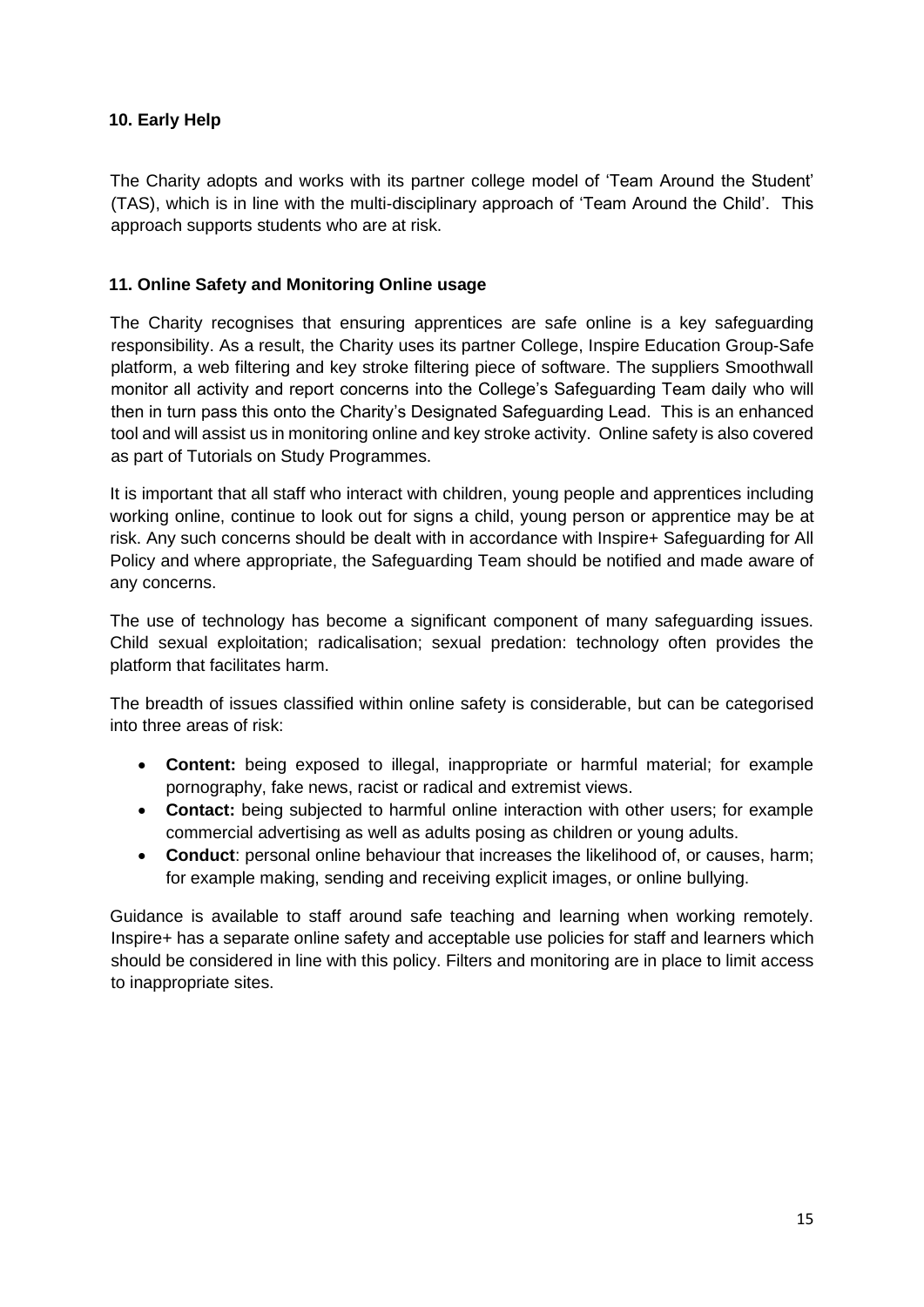# <span id="page-15-0"></span>**12. Links and Referrals within the Local Authority**

#### **Lincolnshire Safeguarding Children Board**

[https://lincolnshirescb.proceduresonline.com/chapters/pr\\_contacts.htm](https://lincolnshirescb.proceduresonline.com/chapters/pr_contacts.htm)

To report a concern call the Children Services Customer Service Centre (CSC) on 01522 782111.

Outside of office hours contact the Emergency Duty Team (EDT) on 01522 782333

Email: lscb@lincolnshire.gov.uk

#### Anne Faulkner and Ursula Morton – Local Authority Designated Officer (LADO)

Oversee and manage the process of investigation relating to allegations against individuals working with children or young people in a paid or voluntary capacity. This could also include concerns around an individual's conduct, which indicates they may pose a risk to children.

# **Cambridgeshire Safeguarding Children's Board**

To report a concern contact Children's Social Care Services on tell: 0345 045 5203 (8am-6pm Monday to Friday) or the Emergency Duty Team (Out of Hours) on 01733 234724.

#### <span id="page-15-1"></span>**13. Preventing Unsuitable People from Working with Children and Young People**

The Trustees and Senior Leadership Team are responsible for ensuring that Inspire+ follows safe recruitment processes, including:

- Ensuring that staff responsible for recruitment have the necessary guidance on how to conduct safer recruitment, including that they keep the required records of interviews and questions asked etc. in line with the Safer Recruitment and Selection Policy. Staff responsible for recruitment are required to access the guidance available from HR and seek their advice as required
- Operating safe recruitment practices for its employees and visitors including ensuring appropriate DBS, self-declaration, identity, right to work, health and reference checks are undertaken according to according to Part 3 of 'Keeping Children Safe in Education' (2020). This is in conjunction with the Safer Recruitment and Selection Policy, Disclosure and Barring Service Policy and Employment References Policy
- Ensuring any new recruits who do not have a valid DBS disclosure will not be allowed unsupervised access to children under the age of 18 or vulnerable adults until this has been received. A risk assessment will be undertaken and agreed by the CEO on every occasion before the member of staff can commence employment
- Ensuring the upkeep of a single central record of all staff, volunteers, trustees and frequent visitors (visiting associates) in accordance with government guidance and the Disclosure and Barring Service Policy
- Referring to the DBS and any other relevant professional bodies anyone who has harmed, or poses a risk of harm, to a child/young person/vulnerable adult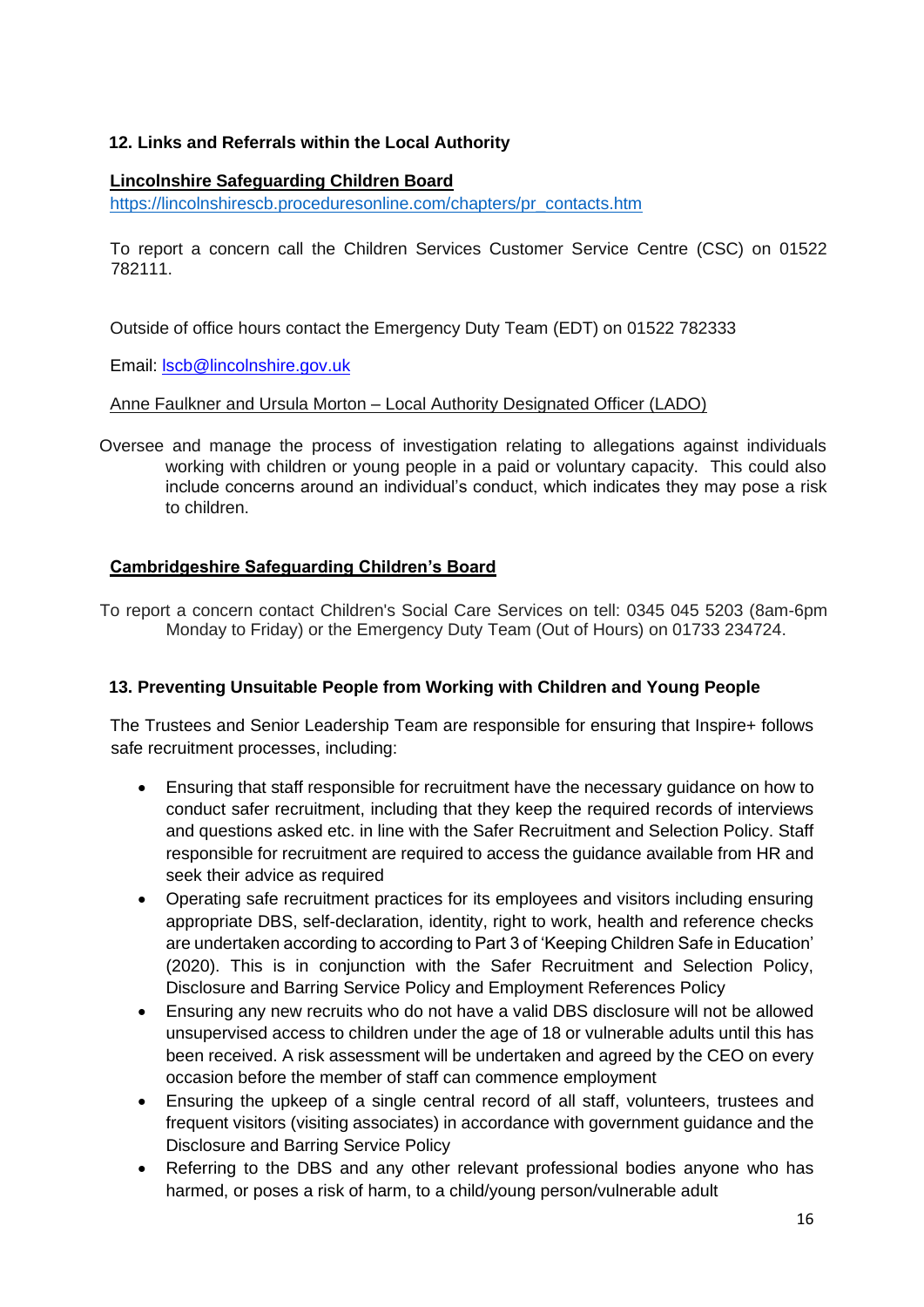• Ensuring existing staff complete and sign an annual self-declaration asking whether, since their last DBS check, they have received a conviction, caution, reprimand or a warning which has been recorded on a police central record, (includes 'spent' and 'unspent' convictions) or if any information has been held locally by police forces that are grounds to be considered relevant. This also includes any information that may be held on the DBS's children and adults barred list.

All new staff will be subject to the new Vetting and Barring Scheme (VBS) in line with the Charity's 'recruitment policy'. This is a checking process combining the previously used ISA and DBS.

All interviews for new staff include a question in regards to safeguarding and at least one member of the interviewing panel will have undertaken the 'safer recruitment training'.

Agency workers and contractors with 'intensive' or frequent contact with Children and /or vulnerable adults will be expected to have an enhanced DBS check. The Charity will carry out all necessary checks to ensure the vetting checks carried out by the agency are for the same person presented at the Charity.

The associated 'Recruitment and Selection Policy' gives greater detail to the process. Records of all staff are kept confidentially by HR in the single central record.

# **13.1 Existing staff**

If an existing member of staff changes job role they will be subject to a new DBS check.

It is the responsibility of every member of staff to disclose to the Charity any criminal convictions that are incurred during their employment. Failure to do so will be considered a disciplinary offence and in some circumstances may lead to dismissal.

#### **13.2 Appointment of Agency Workers and Contractors**

Agency staff will not be allowed unsupervised access to children under the age of 18 or vulnerable adults unless they have had a DBS check at an enhanced level without a break of service of more than 3 months.

Contractors will not be allowed unsupervised access to children under the age of 18 or vulnerable adults unless they have had a DBS check at an enhanced level. Access to charity premises and training will be restricted and adequate supervision maintained.

#### **13.3 Trustees**

Inspire+ ensures that all new trustees will have an enhanced DBS check.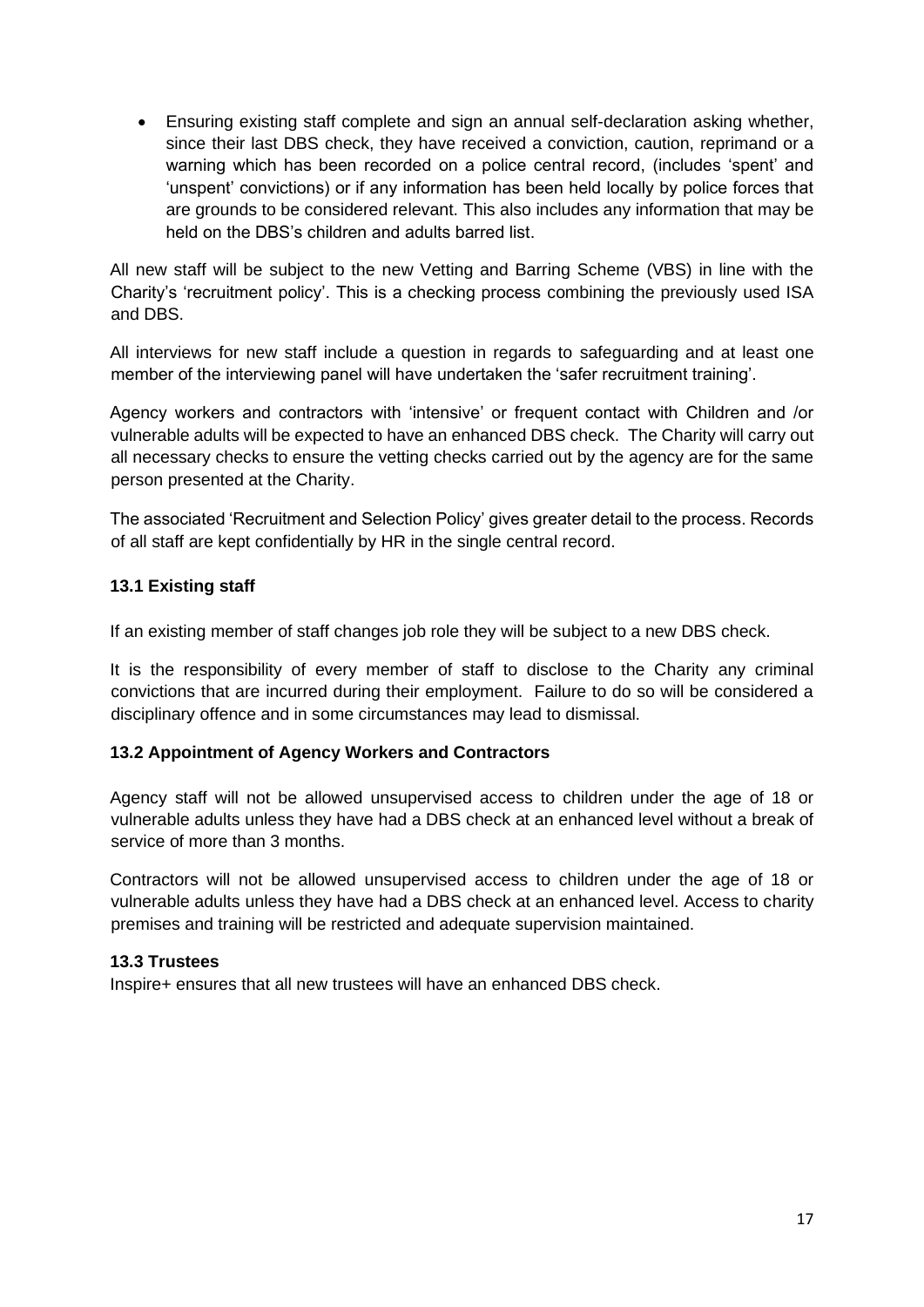# <span id="page-17-0"></span>**14. Training**

All staff will receive training to familiarise them with child protection issues and responsibilities and the Charity procedures and policies. The Charity will undertake a rolling programme of training aimed at ensuring that:

- All newly recruited staff have a clear understanding of their role and responsibilities in safeguarding children and young people and are aware of the associated procedures.
- All senior managers and the designated trustees are familiar with their role and responsibilities.
- All staff are aware of their role and responsibilities and receive guidance on how to deal with suspicions or disclosures of abuse.
- Members of staff must renew their training every year and designated safeguarding staff undertake an annual update and Designed Safeguarding Training every two years.
- All Trustees will undertake the Education and Training Foundation Prevent training and Safeguarding training. The Safeguarding Trustee will receive regular updates and meet with the Designed Safeguarding Lead and Deputy Safeguarding Lead. The Board will receive a termly Safeguarding Report.

Where a member of staff feels unable to raise an issue with their employer or feels that their genuine concerns are not being addressed, the NSPCC whistleblowing helpline is available on 0808 800 5000 or email [help@nspcc.org.uk](mailto:help@nspcc.org.uk)

#### <span id="page-17-1"></span>**15. Procedures**

It is the duty by law of any member of staff, volunteer or visitor who receives a disclosure of abuse, or suspects that abuse may have occurred, to report it to a member of the safeguarding team. If a member of the team cannot be found then the matter should be brought to the attention of the most senior member of staff. All staff must follow the Safeguarding for all Flowchart (Appendix 3)

Written disclosures need to be recorded on the 'Safeguarding Students Concern Form' which can be found on safeguarding section in Microsoft Teams. Concerns and disclosures can also be made to the confidential email address [safeguarding@inspireplus.org.uk](mailto:safeguarding@inspireplus.org.uk)

If appropriate, the member of the safeguarding team will refer cases of suspected abuse or allegations to the relevant Local Safeguarding Children's Board by telephone in accordance with the Local Safeguarding Board Procedures. In some cases it may be appropriate for the Police to also be contacted.

It is not the job of the Charity to investigate allegations; this is the responsibility of the Authorities. However, essential information may help these investigations and details such as learner's name, address, and date of birth, family composition, and reason for referral should be recorded. The name of the person who initially received the disclosure and whether or not the parents/guardians of the learner are aware of the referral should also be included.

Advice and guidance can be obtained from the Local Safeguarding Children Board.

Support will be made available for staff dealing with safeguarding issues.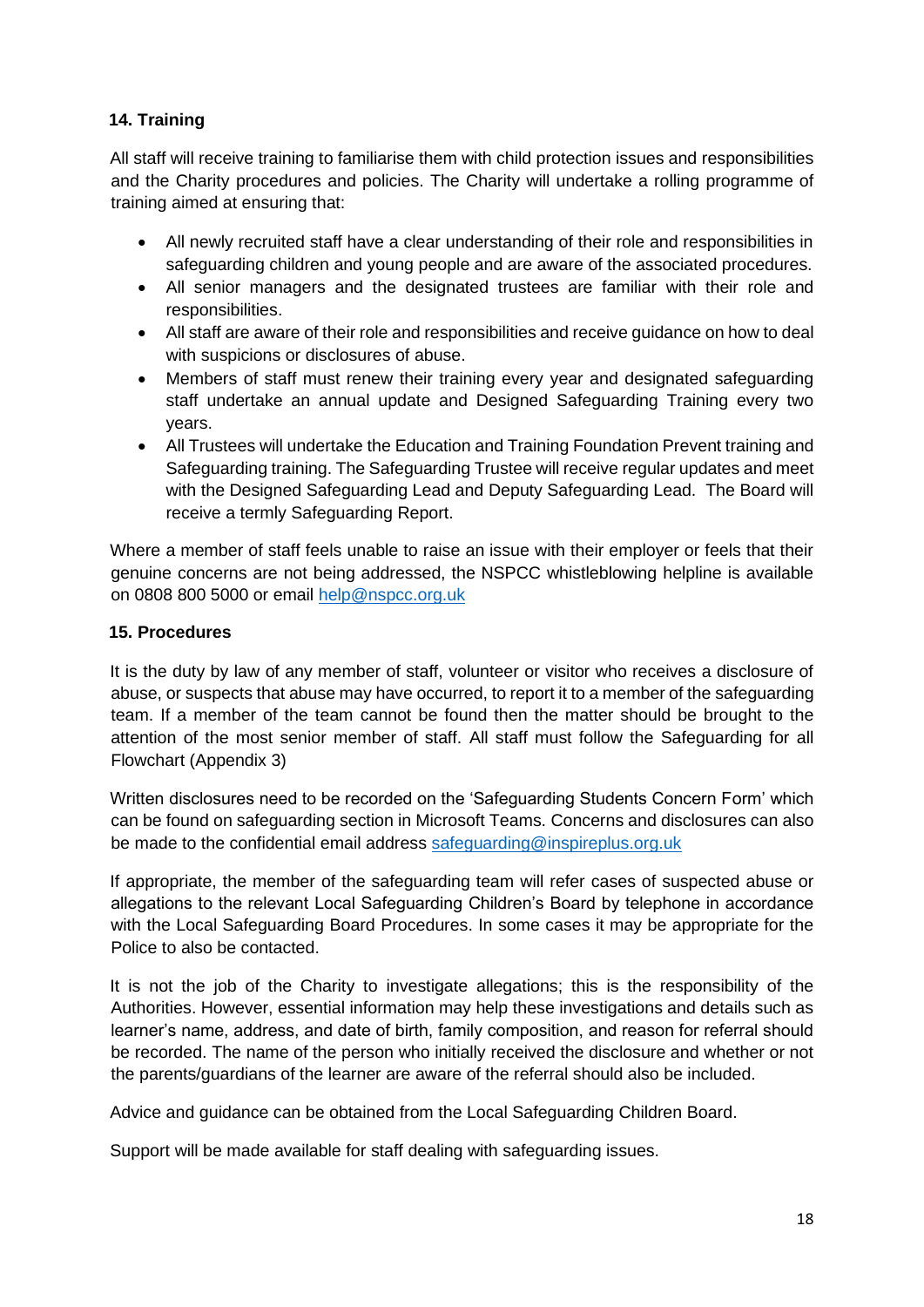#### <span id="page-18-0"></span>**16. Professional Confidentiality**

A member of staff must never agree with a learner to keep a secret and where there is a safeguarding concern this must be reported to a member of the students and may require further investigation by the appropriate authorities.

Staff will be informed of relevant information in respect of individual cases on a 'need to know basis' only. Any information shared with a member of staff in this way must be held confidentially by themselves.

# <span id="page-18-1"></span>**17. Creating and maintaining a culture of Safeguarding for All and Prevent at Inspire+**

#### **17.1 Employees**

All members of staff will be expected to have a good understanding of the Safeguarding for All and Prevent Policy and will be linked to their appraisal process. During staff induction training this will be shared with them and staff members will be ask to complete Safeguarding and Prevent CPD provided through Lincolnshire Safeguarding board. Staff will be asked to complete this annually alongside safeguarding refresher training conducted twice a year.

Safeguarding and Prevent will be a fixed agenda item on each team meeting conducted fortnightly. This will ensure that the profile of the Safeguarding and Prevent policy consistently high and that the culture within the charity support this agenda. Visual notice boards in common areas, regular training and support will ensure that employees are able to understand and implement the policy. Training needs will be updated through the charities and employees professional development logs and reflections as outlined within the charities CPD and training policy. The charity will ensure that employees are fully aware of how to recognise the signs and types of abuse during this training. During this training employees will be shown how to give advice and protect themselves and apprentices against radicalising influences and show techniques how to become resilient to extreme narratives. This aims to protect and prevent abuse towards apprentices.

# **17.2 Apprentices**

Apprentices will receive training during a two-week induction which will include sessions and activities about the Safeguarding and Prevent agenda. All apprentices will undertake a Level 2 safeguarding course as part of their training. This training will be revisited throughout the year as part of the charities Safeguarding and Prevent risk assessment and action plan. During this training apprentices will be shown how to protect themselves against any type of harm and abuse and be advised as to the correct procedures and members of staff to contact in the event of a safeguarding or Prevent concern. This will include how to protect themselves against radicalising influences and show techniques how to become resilient to extreme narratives. This aims to protect and prevent abuse towards apprentices.

#### <span id="page-18-2"></span>**18. Records and Monitoring**

The Charity maintains up to date and accurate records of any cause for concern in regards to our apprentices. There is also indication of the status of each individual case and when it is deemed appropriate to pass this information to other agencies.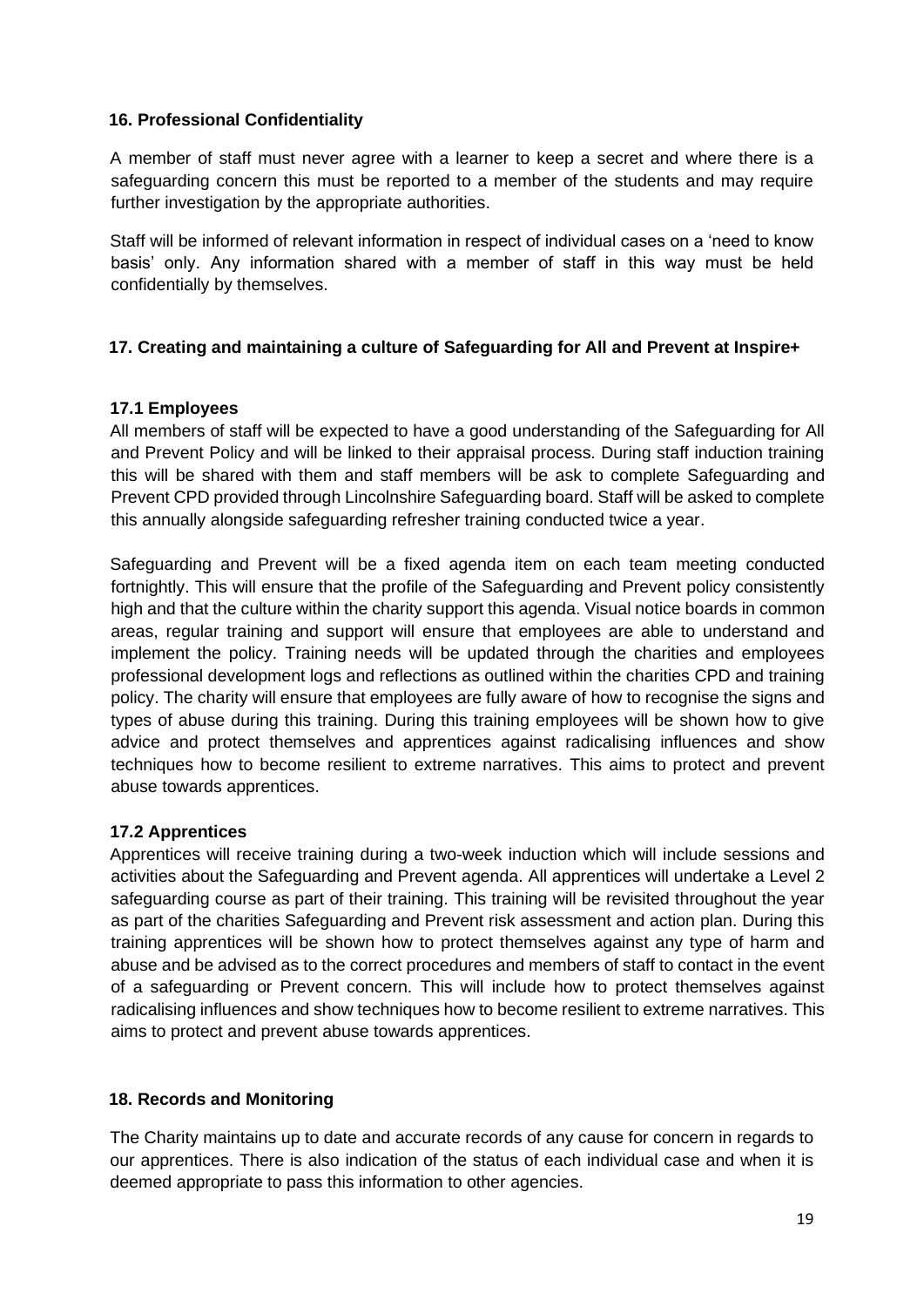Members of staff receiving a disclosure of or noticing signs of abuse should use the Charity safeguarding referral form (found in the safeguarding folder on internal drive) to record these concerns as accurately and as soon as they can. These forms should be passed to a member of the safeguarding team and will be kept securely in a confidential cabinet in the room used by the safeguarding officer. A confidential database accessible only by safeguarding members is kept to update and monitor the charity case load. This database also provides statistics that help to inform the nature of support and where extra resources may be needed by our apprentices.

Signed: Vincent Brittain, Chief Executive Officer Next Review Date: **February 2023**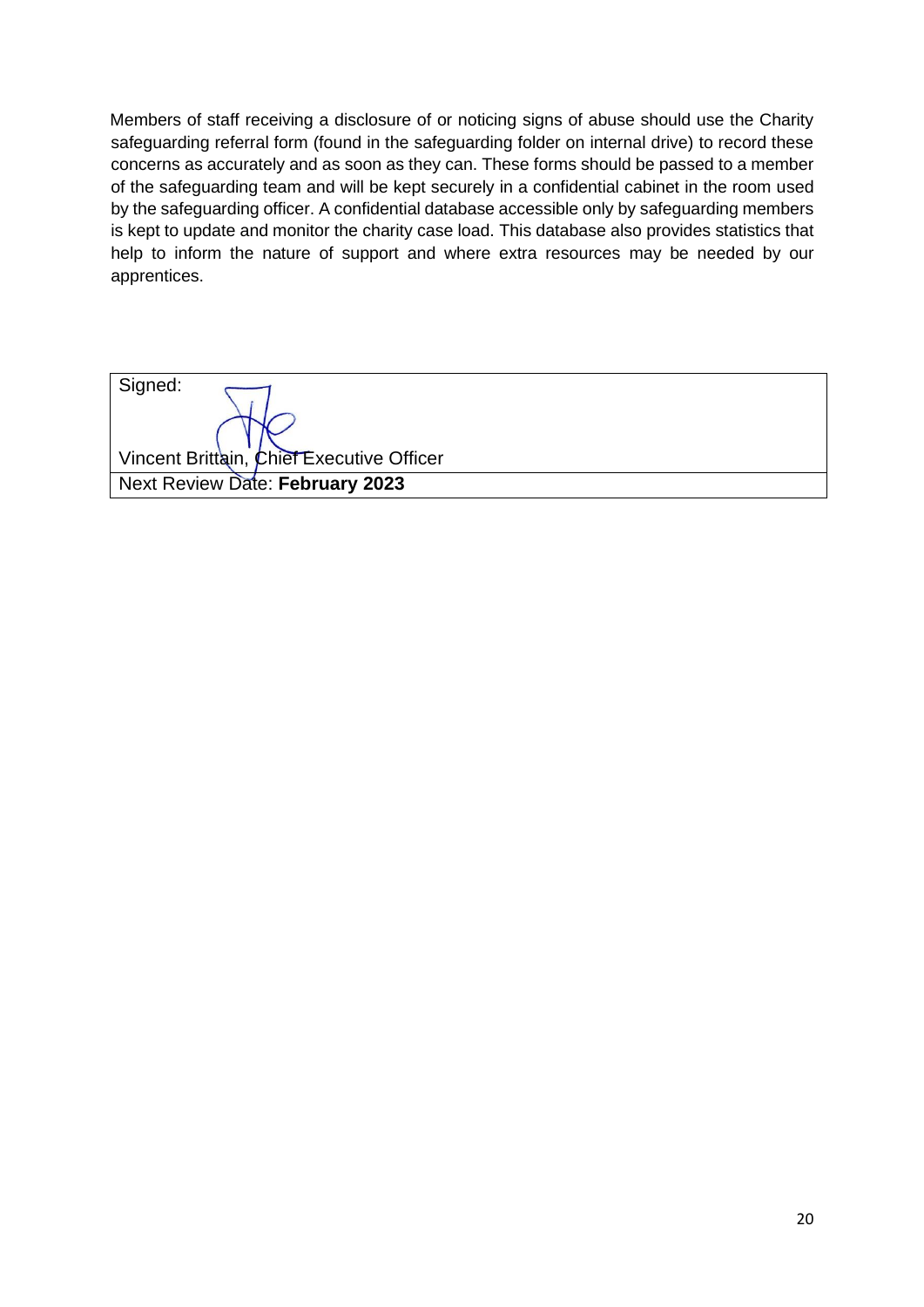# <span id="page-20-0"></span>**Appendix 1 - Key Definitions and Concepts**

**'Safeguarding' and 'Child Protection' –** are often terms used interchangeably, and they have different meanings. Safeguarding is what we do for all children and young people, whilst Child Protection refers to the procedures we use for children and young people at risk of significant harm or who have been harmed.

Where local authorities believe a young person is suffering, or likely to suffer, significant harm, they have a duty to make enquiries to decide whether they should take action to safeguard or promote the welfare of a young person.

# **Children in Need**

Children and young people who are defined as being "in need" under Section 17 of the Children Act 1989, are those whose vulnerability is such that they are unlikely to reach or maintain a satisfactory level of health or development, or their health and development will be significantly impaired, without the provision of service(s). A child with a disability is a child in need.

#### **Significant Harm**

The concept of significant harm is the threshold that justifies compulsory intervention into family life in the best interests of the child or young person and gives local authorities a duty to make enquires as to whether to take action (Section 47, Children Act 1989) to safeguard or promote the welfare of a young person who is suffering, or likely to suffer significant harm. The Act also gives powers to the Police to take emergency action to protect a young person from significant harm.

#### **Child Sexual Exploitation**

Child Sexual Exploitation is the term used for contact or non-contact child sexual abuse when there is any actual or attempted abuse of a child's vulnerability or trust and an opportunity for the abused to enhance their social standing or receive payment from third parties. Non-contact abuse includes online grooming and sexual exploitation. (DoH 2014)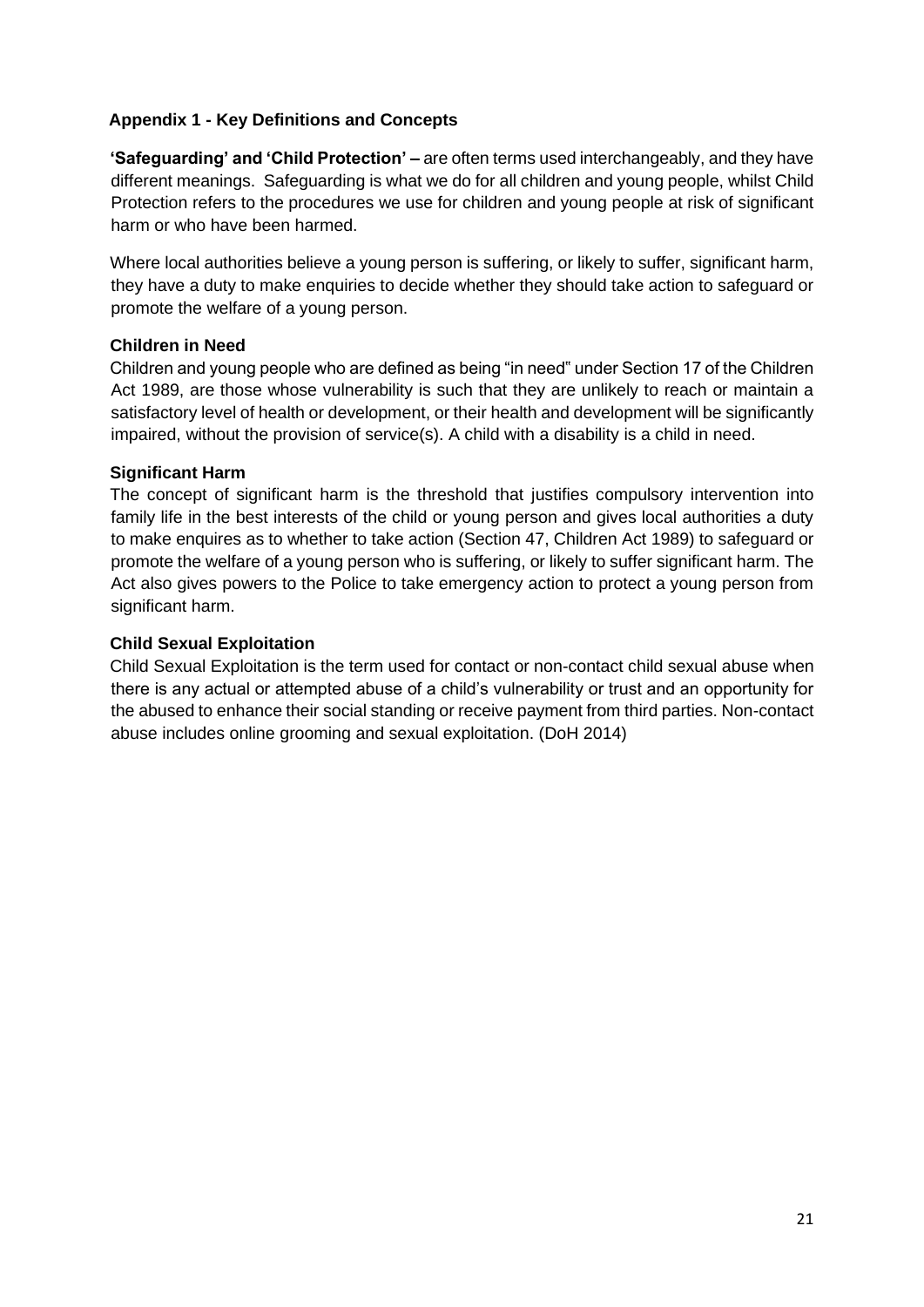# <span id="page-21-0"></span>**Appendix 2 - Types of Abuse and how to recognise them**

As part of the annual training to staff and apprentices the following types of abuse and how to recognised will be covered.

Lists of signs and symptoms cannot provide a definitive diagnosis of abuse and many children or young people at some time of their life may exhibit one or maybe more of them. However, such signs and symptoms may suggest abuse if a young person exhibits either several of them, perhaps within a short space of time, or an extreme form of a particular symptom, or if a pattern of signs and symptoms emerges.

It is important that staffs are aware of the signs and symptoms and, whilst they may be indicative of some other problem or issue, the possibility that the young person is being abused should not be discounted. Any concern about a young person who is showing signs of abuse or of being at risk of abuse should be followed up with the Students.

# **Physical Abuse**

May involve hitting, shaking, throwing, poisoning, burning or scalding, drowning, suffocating, or otherwise causing physical harm to a child. Physical harm may also be caused when a parent or carer fabricates the symptoms of, or deliberately induces, illness in a child.

#### **Possible signs:**

- Bruises and scratches to face and head
- Pinch bruises or bite bruises
- Bruising around both eyes simultaneously
- Torn frenulum (skin linking upper jaw and lip)
- Fingertip bruising on front and back of chest (gripping)
- Finger or hand marks on any part of the body
- Ligature marks on either neck, arms or legs
- Cigarette burns
- Linear or shaped burns or bruises (e.g. iron/radiator)
- 'non-cascade' scalds
- Head injury, may be no outward sign of injury
- Poisoning
- Bald patches
- Recurrent unexplained/untreated injuries or lingering illness

#### **Possible behaviour:**

- Explanation inconsistent with injury
- Refusal to discuss injuries
- Fear of going home or parents being contacted
- Arms and legs kept covered in hot weather or fear undressing
- Frozen watchfulness/cowering/flinching at sudden movements
- Withdrawal from physical contact
- Fear of medical help
- Admission of excessive punishment
- Running away
- Self-destructive tendencies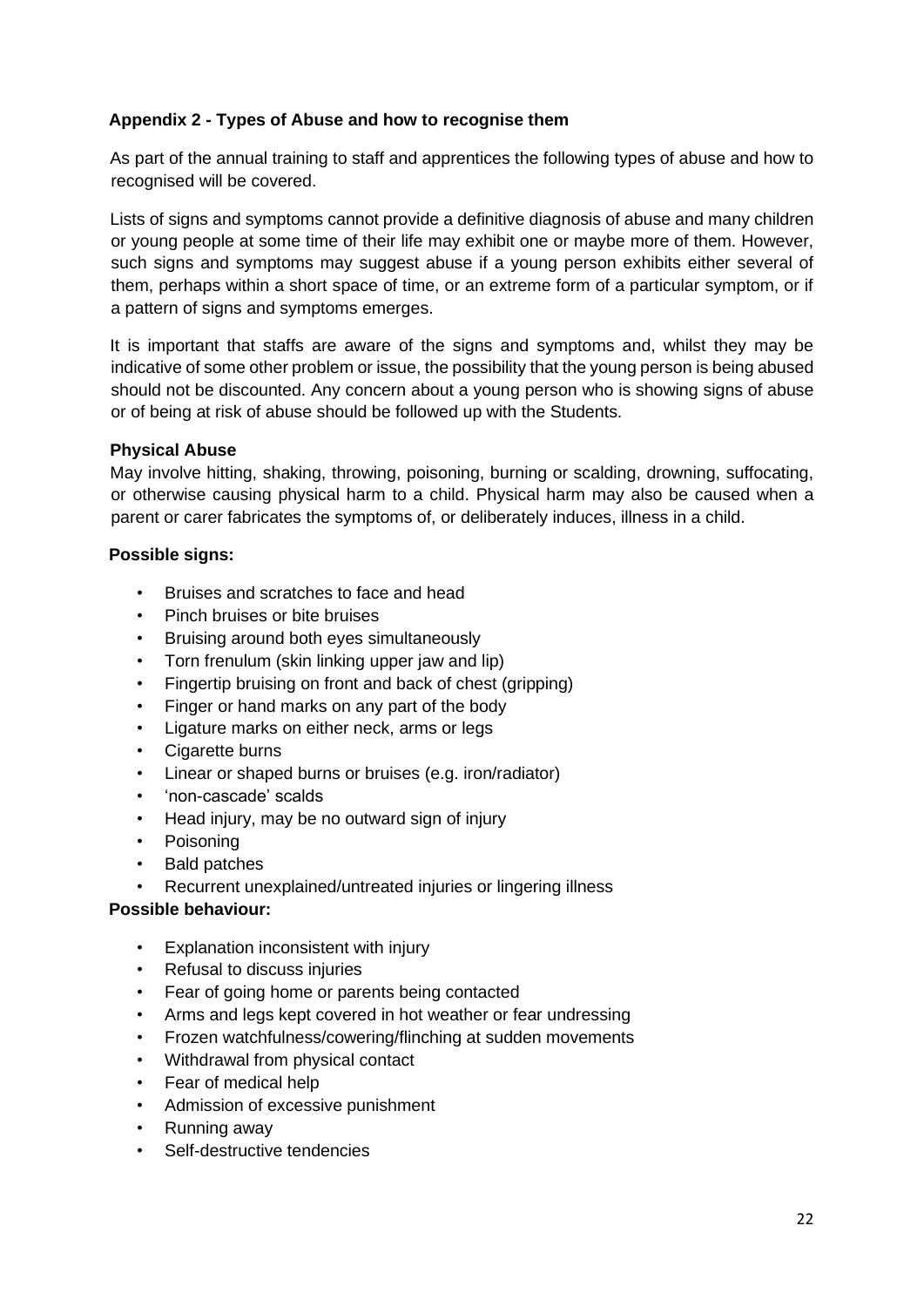#### **Emotional Abuse**

Is the persistent emotional maltreatment of a child such as to cause severe and persistent adverse effects on the child's emotional development. It may involve conveying to children that they are worthless or unloved, inadequate, or valued only insofar as they meet the needs of another person. It may include not giving the child opportunities to express their views, deliberately silencing them or 'making fun' of what they say or how they communicate. It may feature age or developmentally inappropriate expectations being imposed on children. These may include interactions that are beyond the child's developmental capability, as well as overprotection and limitation of exploration and learning, or preventing the child participating in normal social interaction. It may involve seeing or hearing the ill-treatment of another. It may involve serious bullying (including cyber bullying) causing children frequently to feel frightened or in danger, or the exploitation or corruption of children. Some level of emotional abuse is involved in all types of maltreatment of a child, though it may occur alone.

#### **Possible Signs**

- Speech delay, poor verbal ability, lack of communication skills
- Bed wetting, soiling (without physical cause)
- Lack of concentration, learning problems
- Unreasonable fear of new situations
- Eating disorders (over eating and under eating)
- Inappropriate emotional responses to stressful situations
- Low self-esteem
- Self-mutilation
- Alcohol, drugs, solvent misuse

#### **Possible Behaviour**

- Over reaction to mistakes
- Obsessive behaviour (e.g. rocking, twisting hair, sucking thumb)
- Withdrawal from relationships with other children
- Fear of parents being contacted
- Extremes of passivity or aggression
- Attention seeking
- Chronic running away
- Compulsive stealing, scavenging for food or clothes
- Impaired capacity to enjoy life

#### **Neglect**

Is the persistent failure to meet a child's basic physical and/or psychological need, likely to result in a serious impairment of the child's health or development. Neglect may occur during pregnancy as a result of maternal substance abuse. Once a child is born, neglect may involve a parent or carer failing to:

- Provide adequate food, clothing and shelter (including exclusion from home or abandonment)
- Protect a child from physical harm and external harm or danger
- Ensure adequate supervision (including the use of inadequate care-givers)  $\Box$  Or ensure access to appropriate medical care or treatment.
- It may also include neglect or, or unresponsiveness to a child's basic emotional needs.

# **Possible Signs**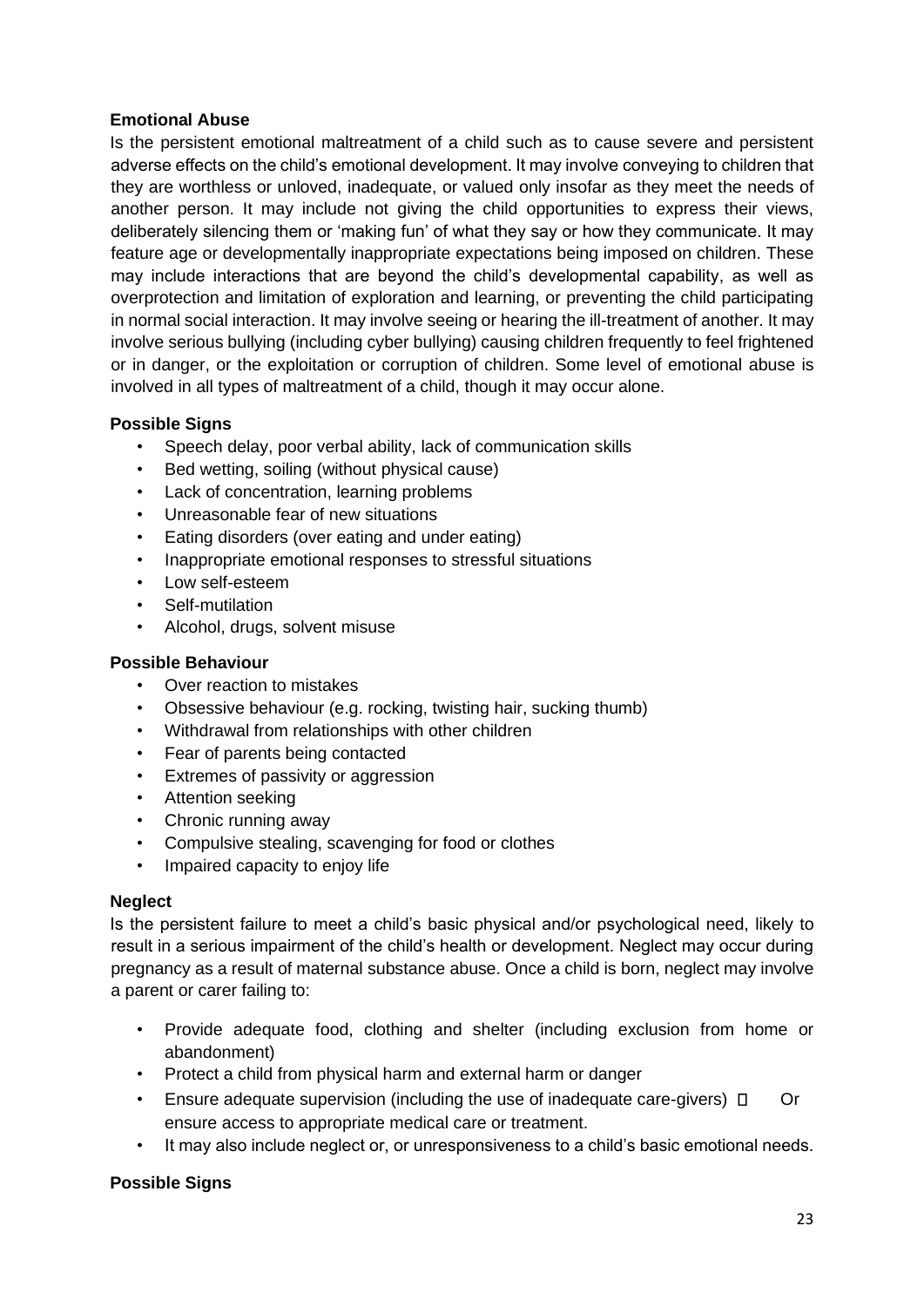- Unkempt appearance, poor personal hygiene
- Poor skin/hair condition
- Drop through height/weight centiles
- Small stature (where not a family characteristic)
- Constant tiredness
- Repeated accidents
- Untreated medical conditions
- Inappropriate clothing
- Constant hunger
- Frequent lateness, or non-attendance at school
- Accidental self-poisoning

#### **Possible Behaviour**

- Chronic running away
- Compulsive stealing
- Scavenging of food and clothes
- Low self-esteem
- Neurotic behaviour (e.g. rocking, thumb sucking, hair twisting)
- Inability to make social relationships
- Tendency to destroy things

#### **Sexual Abuse**

Involves forcing or enticing a child or young person to take part in sexual activities, not necessarily involving a high level of violence, whether or not the child is aware of what is happening. The activities may involve physical contact, including assault by penetration (for example, rape or oral sex) or non-penetrative acts such as masturbation, kissing, rubbing and touching outside of clothing. They may also include non-contact activities, such as involving children in looking at, or in the production of sexual images, watching sexual activities, encouraging children to behave in sexually inappropriate ways, or grooming a child in preparation for abuse (including via the internet). Sexual abuse is not solely perpetrated by adult males. Women can also commit acts of sexual abuse, as can other children.

#### **Possible Signs**

- Wetting and soiling themselves
- Sudden drop in performance/poor concentration
- Obsessed with sexual matters as opposed to normal exploration
- Changes from being happy and active to being fearful and withdrawn
- Unexplained sources of money/gifts
- Urinary infections, bleeding or soreness in the genital/anal areas
- Vaginal discharge vaginal warts
- Soreness and bleeding to the throat
- Chronic ailments e.g. stomach pains, headaches without obvious cause
- Eating disorders
- Becomes severely depressed
- Has a poor self-image
- Uses drugs/alcohol to excess
- Not allowed to have friends around or to go out on dates
- Fearful of undressing for physical education
- Venereal infection
- Pregnancy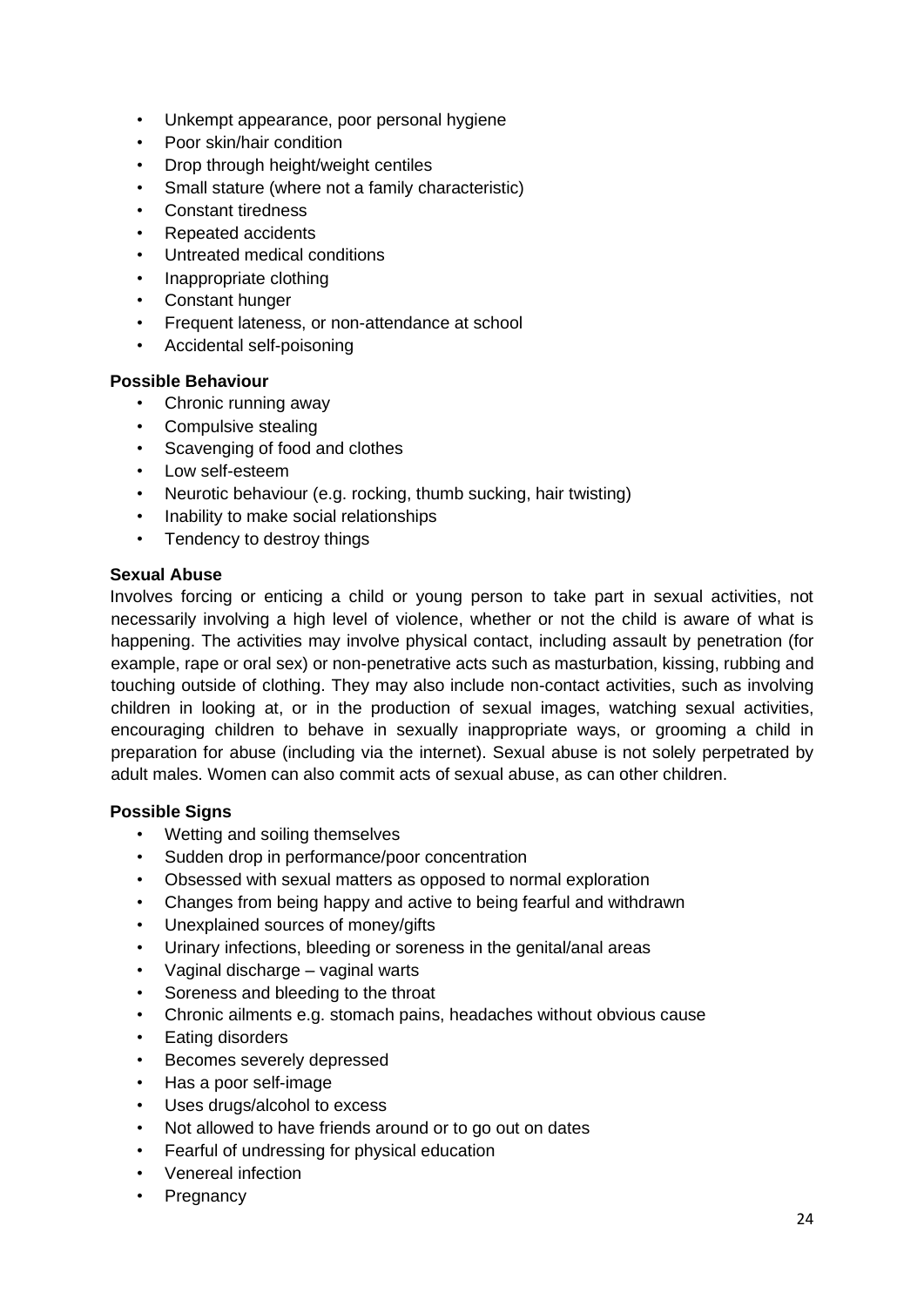#### **Possible Behaviour**

- Overly compliant behaviour
- Behaves in a sexually inappropriate way in relation to their age
- Withdrawn and unhappy, insecure and "clingy"
- Plays out sexual acts in too knowledgeable a way for their age
- Regresses to behavioural pattern of much younger children
- Say of themselves that they are bad or wicked
- Arriving early at school/College/training and leaving late with few, if any, absences
- Excessive masturbation exposing themselves
- Drawings of sexually explicit nature
- Attempts to sexually abuse another child
- Recurring nightmares and/or fear of the dark
- Had a "friend who has a problem" and then tells about the abuse of "a friend"
- Self-mutilates/attempted suicide
- Running away
- **Prostitution**

#### **Peer-on-Peer Abuse**

Peer-on-peer abuse can take place in various forms. Abuse is abuse and should never be tolerated or passed off as "banter" or "part of growing up".

#### **Honour-Based Violence**

So-called 'honour-based' violence (HBV) encompasses crimes which have been committed to protect or defend the honour of the family and/or the community, including Female Genital Mutilation (FGM), forced marriage and practices such as breast ironing. All forms of HBV are abuse (regardless of motivation) and should be handled as such. If in any doubt, staff should speak to the Students.

#### **Female Genital Mutilation (FGM)**

FGM comprises of all procedures involving partial or total removal of the external female genitalia or other injury to the female genital organs. It is illegal in the UK and a form of child abuse with long-lasting harmful consequences.

Section 5B of the Female Genital Mutilation Act 2003 (as inserted by Section 74 of the Serious Crime Act 2015) places a statutory duty upon teachers along with regulated health and social care professionals in England and Wales, to report to the police where they discover (either through disclosure by the victim or visual evidence) that FGM appears to have been carried out on a girl under 18. Teachers must personally report to the Police cases where they discover that an act of FGM appears to have been carried out. As per the requirements set out in 'Keeping Children Safety in Education 2016' teachers who fail to report such cases will face disciplinary action.

# **Forced Marriage**

Forcing a person into a marriage is a crime in England and Wales. A forced marriage is one entered into without the full and free consent of once or both parties and where violence, threats or any other form of coercion is used to cause a person to enter into a marriage. A lack of full and free consent can be where a person does not consent or where they cannot consent (if they have learning difficulties, for example). In addition, some communities use religion and culture as a way to coerce a person into marriage.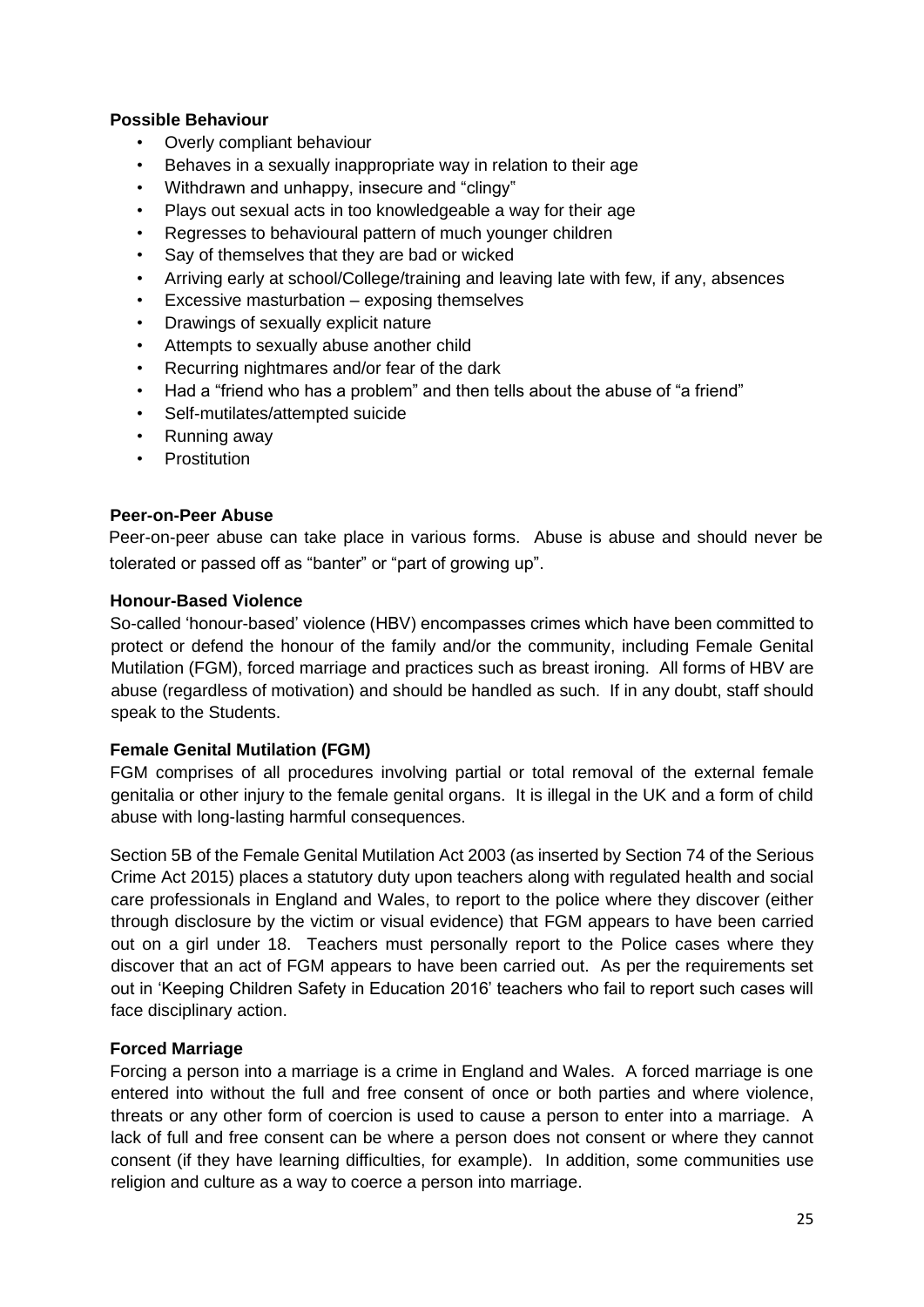# **Child Sexual Exploitation**

Child Sexual Exploitation is the term used for contact or non-contact child sexual abuse when there is any actual or attempted abuse of a child's vulnerability or trust and an opportunity for the abused to enhance their social standing or receive payment from third parties. Non-contact abuse includes online grooming and sexual exploitation.

#### **Possible Signs (of CSE)**

- unexplained gifts or new possessions
- associating with other young people involved in exploitation
- having older boyfriends/girlfriends
- suffering with STDs or become pregnant
- changes in emotional well-being
- misuse of drugs and alcohol
- missing for periods of time/go home late
- regularly misses training

#### **Specific Issues and Further Information**

Further information and specialise advice is available on areas such as forced marriage, female genital mutilation, those affected by drugs and alcohol abuse in families, fabricated illness, children abused through prostitution, complex (organised or multiple) abuse involving one or more abusers and a number of children. Forced marriage is a marriage conducted without the full consent of both parties where duress is a factor. This should not be confused with an "arranged marriage". Forced marriage is regarded as a form of domestic abuse for adults, and where children are involved, as a form of child abuse. Initial concerns should be reported to the Designated Staff who will liaise with appropriate agencies.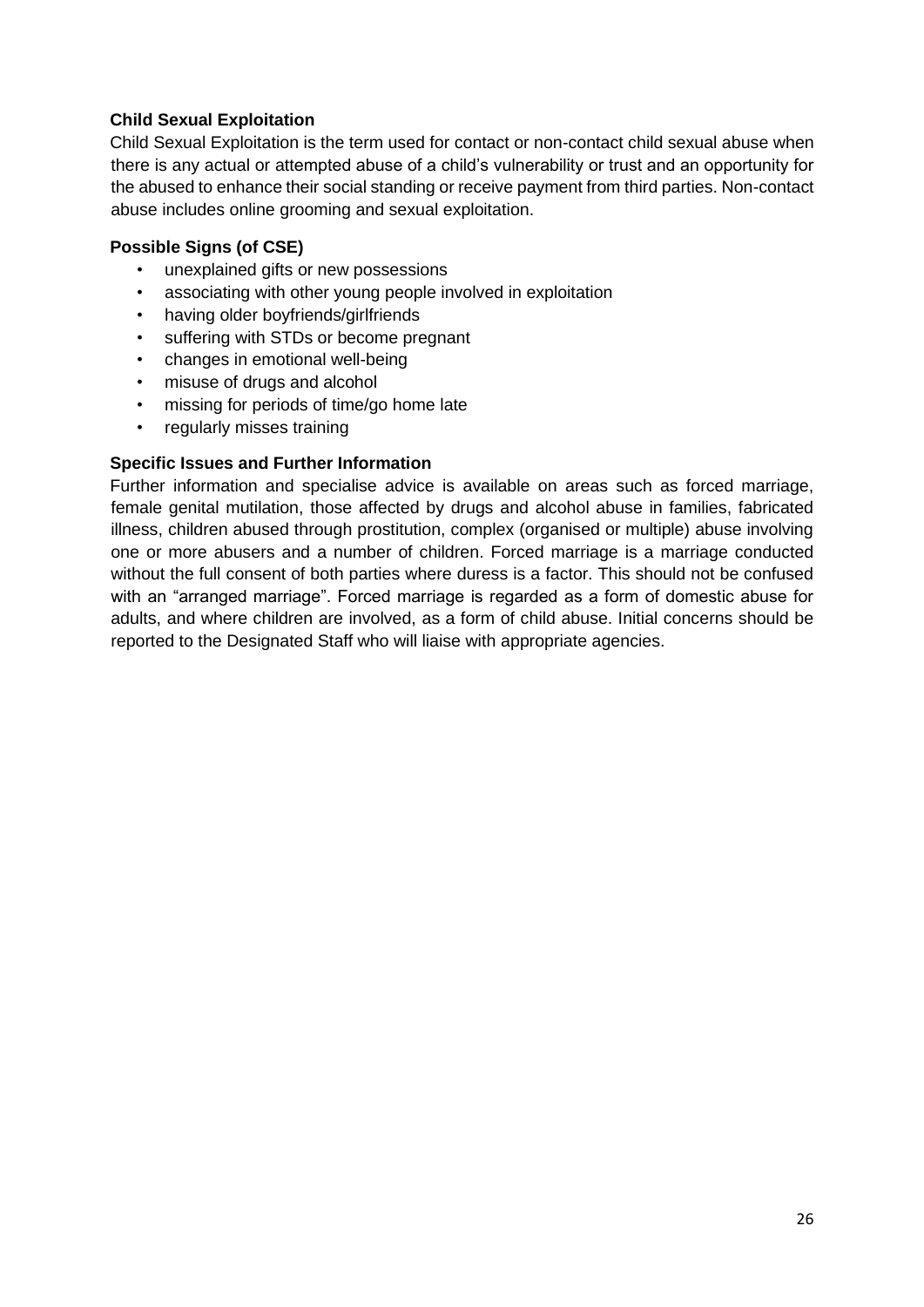#### <span id="page-26-0"></span>**Appendix 3 - Procedures for Handling and Responding to Disclosures and Allegations of Abuse including Prevent concerns**

The following brief notes provide guidance for employees who receive a disclosure or who have concerns about allegations of abuse including Prevent concerns.

In addition staff are encouraged to contact the Designated Safeguarding Lead if they have any initial concerns about the possible child protection situation.

Remember the Charity adopts a child centred approach and the wishes of the child or young person are at the centre of all our activities.

#### **Receiving a Disclosure**

#### **DO**

- Take allegations or suspicions of abuse seriously
- Respond with tact and sensitivity to anyone who confides in you
- Re-assure the person that it is right to speak to someone
- Allow the person to speak in his/her own way and time
- Discuss the need to refer to the appropriate person in Charity
- Make brief notes using the persons own words

#### **DON'T**

- Promise confidentiality (only those who need to know will be told)
- Make judgements
- Investigate the allegation or suspicion of abuse
- Ask leading questions or probe for details
- Interpret what has been said or make assumptions about the situation
- Contact parents/careers before seeking advice

#### **Following up a Disclosure, Allegation or Suspicion of Abuse**

- Contact a member of the DSL as soon as practicable
- Provide written details (A Safeguarding Cause for Concern form can be downloaded from the staff Z drive in the safeguarding folder).
- All written information and rough notes will be retained by the DSL.
- The DSL will seek advice from the appropriate agencies
- Where there are serious concerns of 'significant harm' the DSL will refer immediately to the Lincolnshire Children's Safeguarding Board.
- If urgent hospital treatment is needed for a young person whilst on Charity premises or wherever training takes place, inform the DSL if this relates to a child protection issue.
- Both the young person, and if required, the member of staff to whom the disclosure was made can access support from partner college counselling and support services.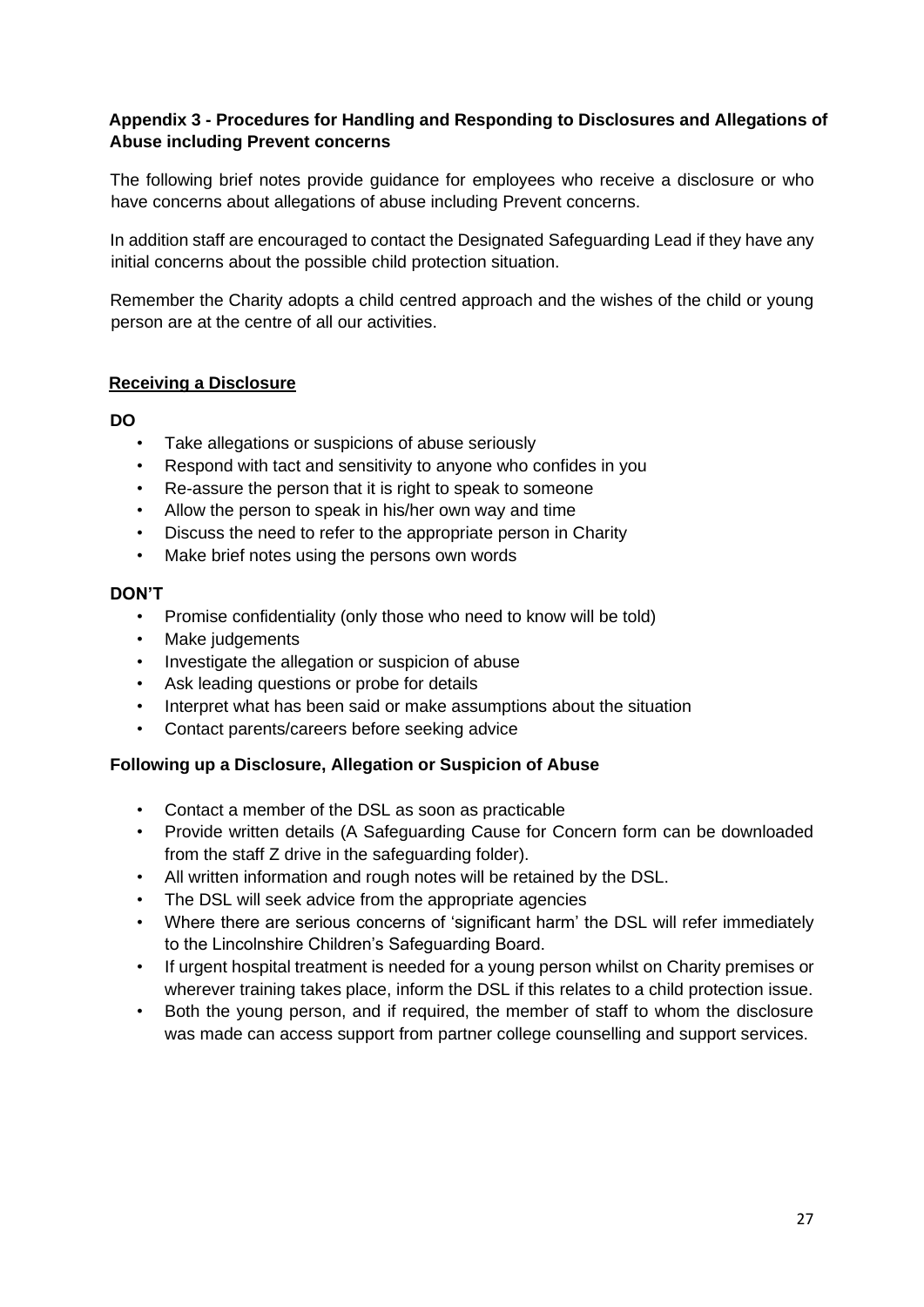# **Flowchart: Dealing with Concerns**

| Member of staff is concerned or receives disclosure or suspects a safeguarding issue.                                                                                                                                             |                                                                                                                                                                                |  |  |  |  |
|-----------------------------------------------------------------------------------------------------------------------------------------------------------------------------------------------------------------------------------|--------------------------------------------------------------------------------------------------------------------------------------------------------------------------------|--|--|--|--|
|                                                                                                                                                                                                                                   |                                                                                                                                                                                |  |  |  |  |
| leading questions.<br>Respond: Reassure the apprentice, young person or adult at risk that they will be<br>helped and supported. Do not promise confidentiality.                                                                  | Receive: Actively listen to the apprentice, young person or adult at risk, do not ask                                                                                          |  |  |  |  |
|                                                                                                                                                                                                                                   |                                                                                                                                                                                |  |  |  |  |
| React: Inform the DSL or Dep DSL Jon Clack - 07805405571, Steve Bull -<br>07511842827 or Vincent Brittain - 07977046732. You may also consult with your line<br>manager. Or us the email facility safeguarding@inspireplus.org.uk |                                                                                                                                                                                |  |  |  |  |
| If you cannot contact anyone from the inspire+ DSL team please call 01522 782111<br>to report the concern direct to the Lincolnshire Safeguarding team.                                                                           |                                                                                                                                                                                |  |  |  |  |
|                                                                                                                                                                                                                                   |                                                                                                                                                                                |  |  |  |  |
| in the Z/Microsoft Teams drive in Safeguarding folder)                                                                                                                                                                            | Provide details such as name, date of birth, address of child or young person, together<br>with details of circumstances surrounding the concern (Use 'Safeguarding form found |  |  |  |  |
|                                                                                                                                                                                                                                   |                                                                                                                                                                                |  |  |  |  |
| advice and support to staff and ensure the student is supported.                                                                                                                                                                  | The nominated Safeguarding Officer will record and discuss the concern and provide                                                                                             |  |  |  |  |
|                                                                                                                                                                                                                                   |                                                                                                                                                                                |  |  |  |  |
| The Safeguarding Officer will act accordingly.<br>Services, Police, Channel will be via the Safeguarding Officer.<br>the Local Children's Safeguarding Board.                                                                     | Any external referral e.g. Social<br>Further external advice may be sought by the Safeguarding officer from colleagues at                                                      |  |  |  |  |
|                                                                                                                                                                                                                                   |                                                                                                                                                                                |  |  |  |  |
| ensure safe and confidential storage of information.                                                                                                                                                                              | The Safeguarding Officer will record events, actions and details of reports made and                                                                                           |  |  |  |  |
|                                                                                                                                                                                                                                   |                                                                                                                                                                                |  |  |  |  |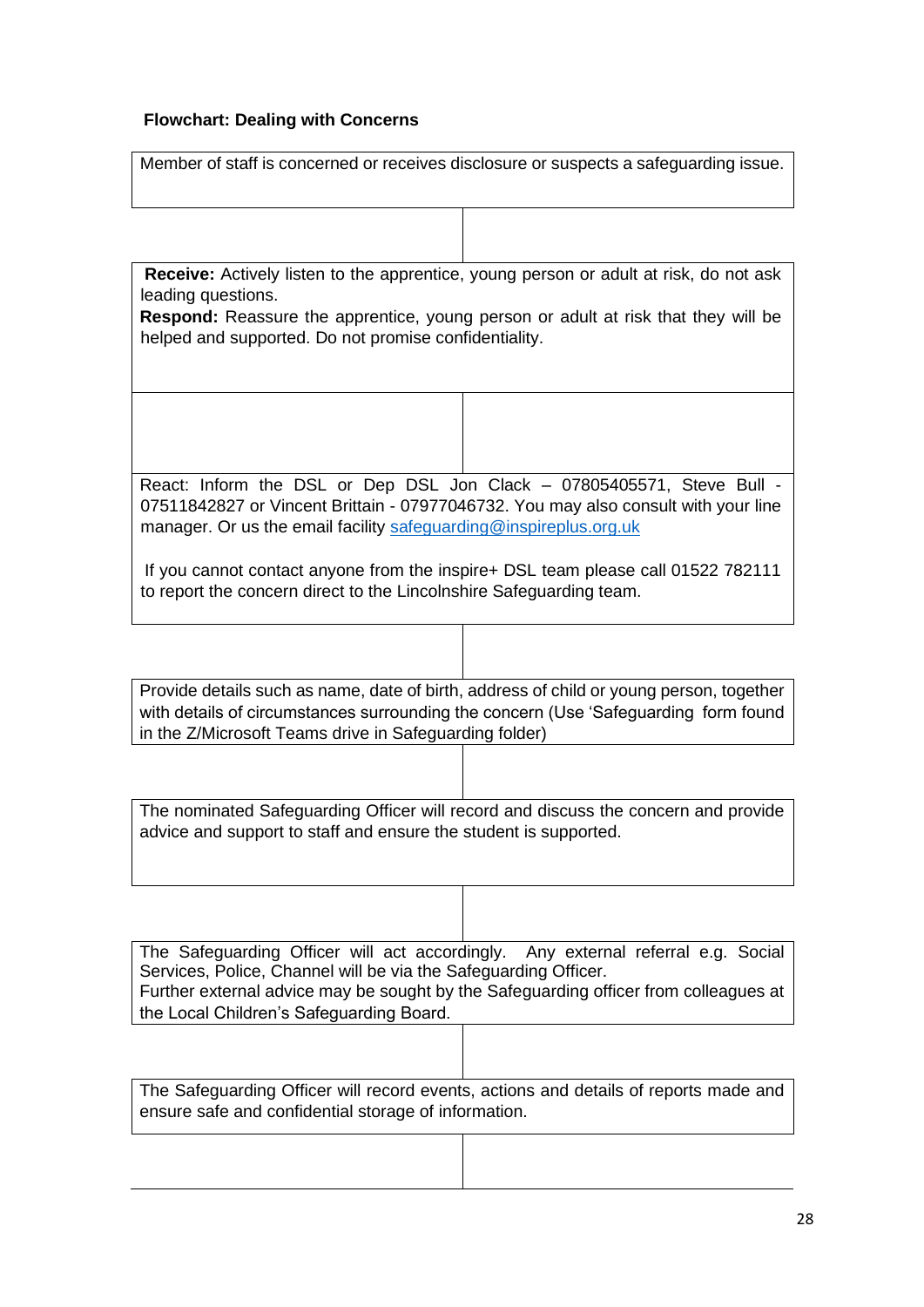| The Safeguarding Officer will liaise with Social Care/Police and other agencies. |  |  |  |  |  |
|----------------------------------------------------------------------------------|--|--|--|--|--|
| Relevant staff will be informed of any developments on a 'need to know' basis.   |  |  |  |  |  |

| The Safeguarding Officer will inform the Trustee with safeguarding responsibilities of |  |
|----------------------------------------------------------------------------------------|--|
| referrals, issues and outcomes via Corporation reports.                                |  |